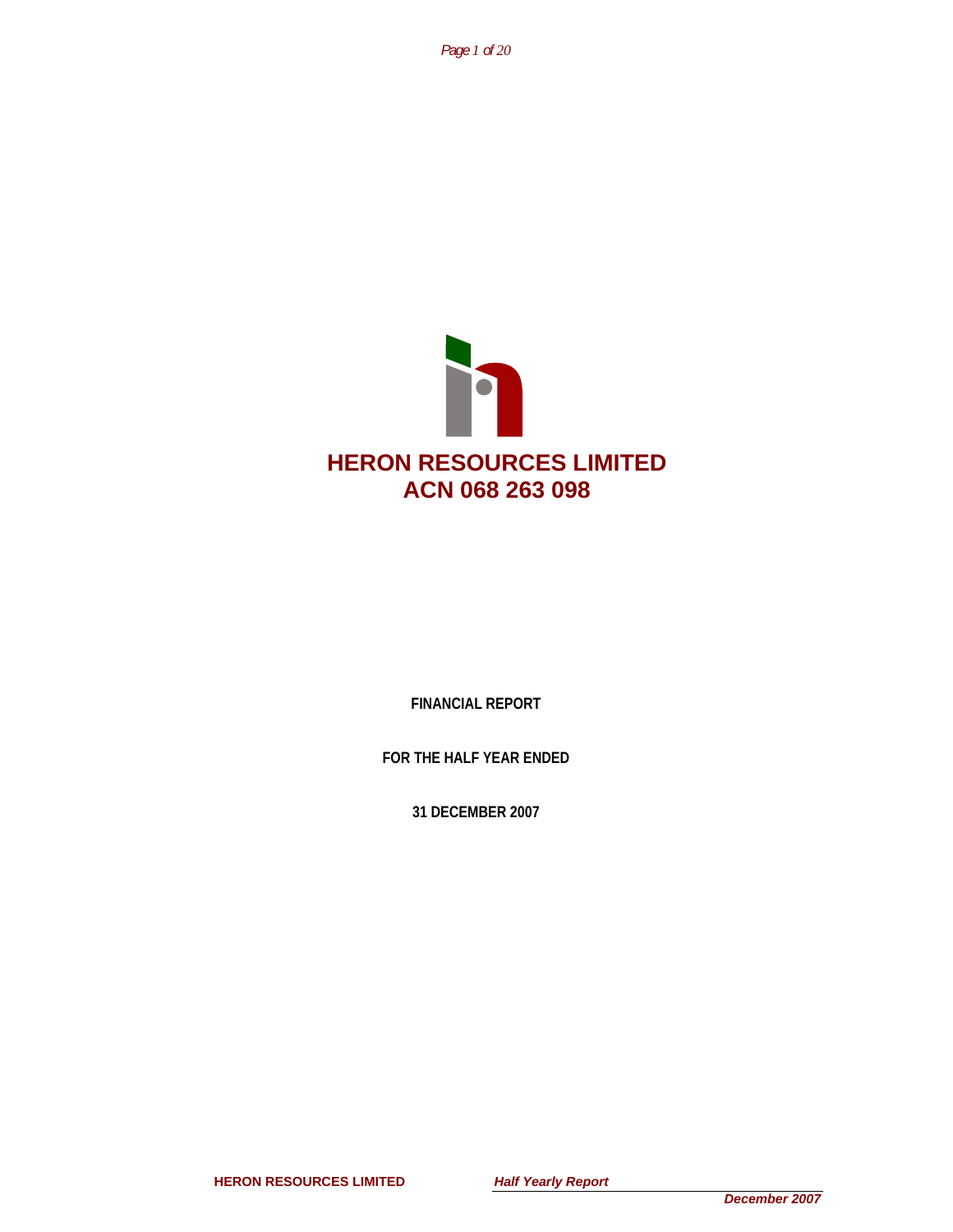### *Page 2 of 20*

# **HERON RESOURCES LIMITED**

# **FINANCIAL REPORT**

# **FOR THE HALF YEAR ENDED**

# **31 DECEMBER 2007**

| <b>CONTENTS</b>                                    | PAGE No. |
|----------------------------------------------------|----------|
| Directors' Report                                  | 3        |
| Auditor's Independence Declaration                 | 8        |
| <b>Consolidated Income Statement</b>               | 9        |
| <b>Consolidated Balance Sheet</b>                  | 10       |
| <b>Consolidated Statement of Changes in Equity</b> | 11       |
| <b>Consolidated Cash Flow Statement</b>            | 12       |
| Notes to the Consolidated Financial Statements     | 13       |
| Directors' Declaration                             | 16       |
| Top 20 Shareholders and Optionholders              | 17       |
| Independent Review Report                          | 19       |

This interim financial report does not include all the notes of the type normally included in an annual financial report. Accordingly, this report is to be read in conjunction with the annual report for the year ended 30 June 2007 and any public pronouncements made by Heron Resources Limited during the interim reporting period in accordance with the continuous disclosure requirements of the Corporations Act 2001.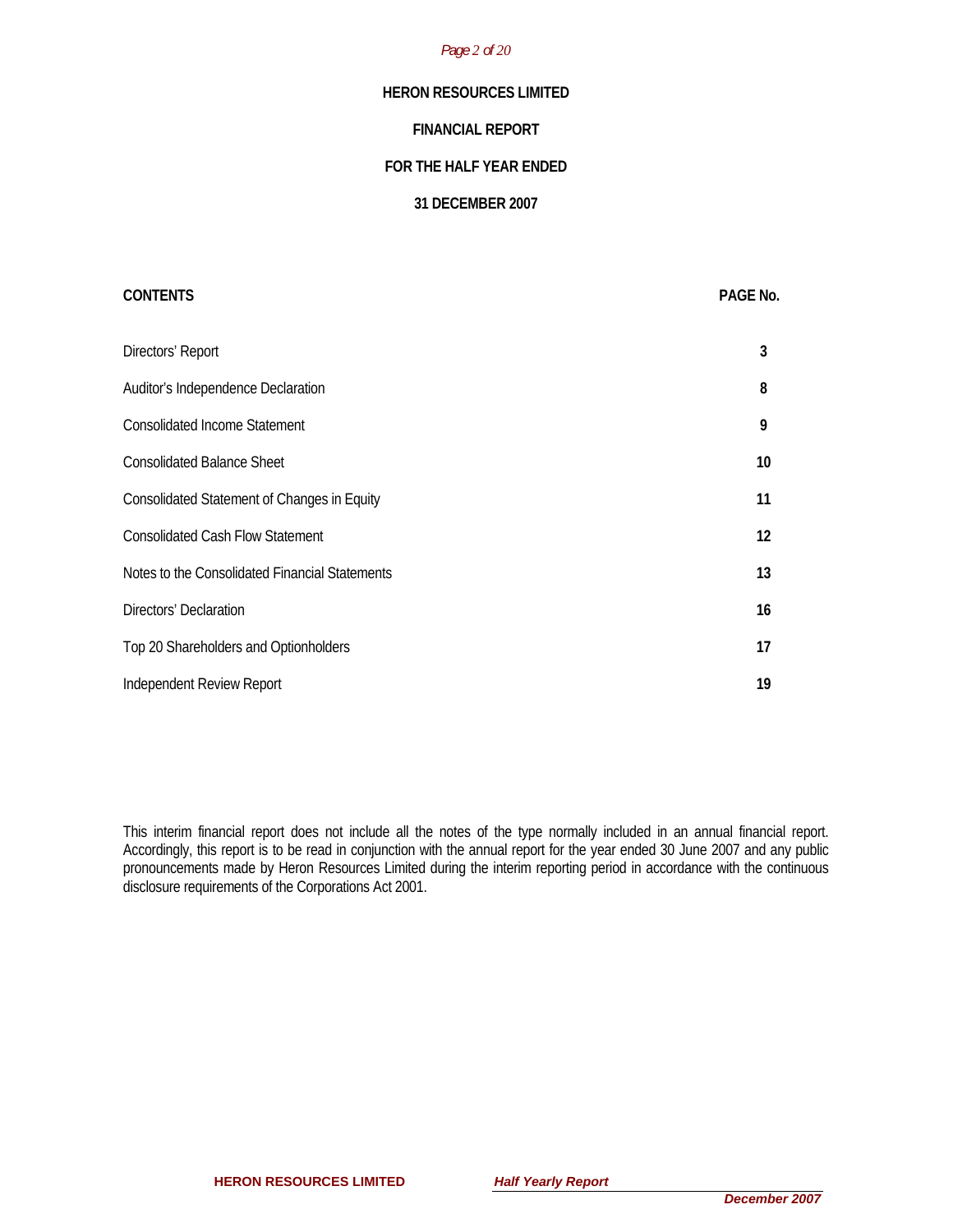*Page 3 of 20*



Level 1, 37 Ord Street West Perth Phone 61 8 92154444 Facsimile 61 8 92154490 Email heron@heronresources.com.au Website http://heronresources.com.au ABN 30 068 263 098

# **HERON RESOURCES LIMITED December 2007 Half Yearly Report**

# **1 Directors Report**

# **1.1 Report**

The Directors submit their report for the consolidated entity consisting of Heron Resources Limited (Heron or the Company) and the entities Heron controlled at the half year ended 31 December 2007.

# **1.2 Board**

The names of the Directors of the Company during the period and at 31 December 2007 were:

Craig Leslie Readhead

Ian James Buchhorn

Norman Mathew Longworth

Stephen Bruce Dennis

Kenneth John Hellsten

There were eight meetings of directors held during the period with all directors attending each of the meetings.

# **1.3 Corporate**

The Company raised \$34.5 million at \$1.15 through placements to major shareholders BHP Billiton and Vale Inco. The Company notes BHP Billiton announced on market purchases of just over 2.4 million shares in September 2007. BHP Billiton has also recently completed the November Placement with the purchase of a further 3 million shares taking BHP Billiton's ownership in the Company to a total of 35, 427,126 shares. Subsequent to the end of the reporting period the company notes BHP purchased a further 2.15 million shares on market. BHP Billiton currently holds 37,577,126 shares and Vale Inco as at the date of this report owns a total of 32,440,651 shares.

The ongoing support of the Company's major shareholders is acknowledged. The Company is in a strong position to evaluate the application of atmospheric leaching at the Jump-up Dam Project as well as develop other project opportunities.

Directors exercised a total of 3,000,000 options during the reporting period taking directors holdings to 46,849,403 shares.

# **Strategic Objectives**

- 1. KNP is the long term production asset, in partnership with Vale Inco.
- 2. Jump-up Dam is the medium term production asset currently undergoing a scoping study on atmospheric leaching, the Company has a technology licencing and product supply agreement with BHP Billiton covering this project and technology.
- 3. Looking at near term production opportunities in fields where Heron has comparative advantage.

The Company subscribed to 2,972,973 shares in a rights issue by Polaris Metals NL, taking Heron to a 25.77% holding in Polaris. Heron views this investment as maintaining our strategic exposure to iron ore developments to complement the core nickel business.

# **1.4 Technology Licencing and Product supply agreement**

The Company announced that it has entered into a master technology licensing and product supply agreement with BHP Billiton (**Agreement**). The Agreement covers Jump-up Dam and other nickel laterite projects that Heron develops in the Eastern Goldfields, excluding the area of the Kalgoorlie Nickel Project (**KNP**).

Under the Agreement, BHP Billiton has licensed to Heron the relevant parts of its Intellectual Property relating to Nickel Laterite Technology (**Technology**). In return Heron has granted to BHP Billiton the right to purchase at market the first 50% of any nickel product generated from a Heron controlled project in the Eastern Goldfields using the Technology.

A further right is accorded to BHP Billiton to match the best offer received by Heron in the market for the second 50% of any nickel product produced from that project (including any financing terms). A license fee will apply to any product not sold to BHP Billiton.

The Agreement only extends to nickel laterite projects (excluding the KNP) that are developed in the Eastern Goldfields with the Technology. To avail itself of the licencing provisions of the Agreement, Heron must be a majority owner and manager of the project to be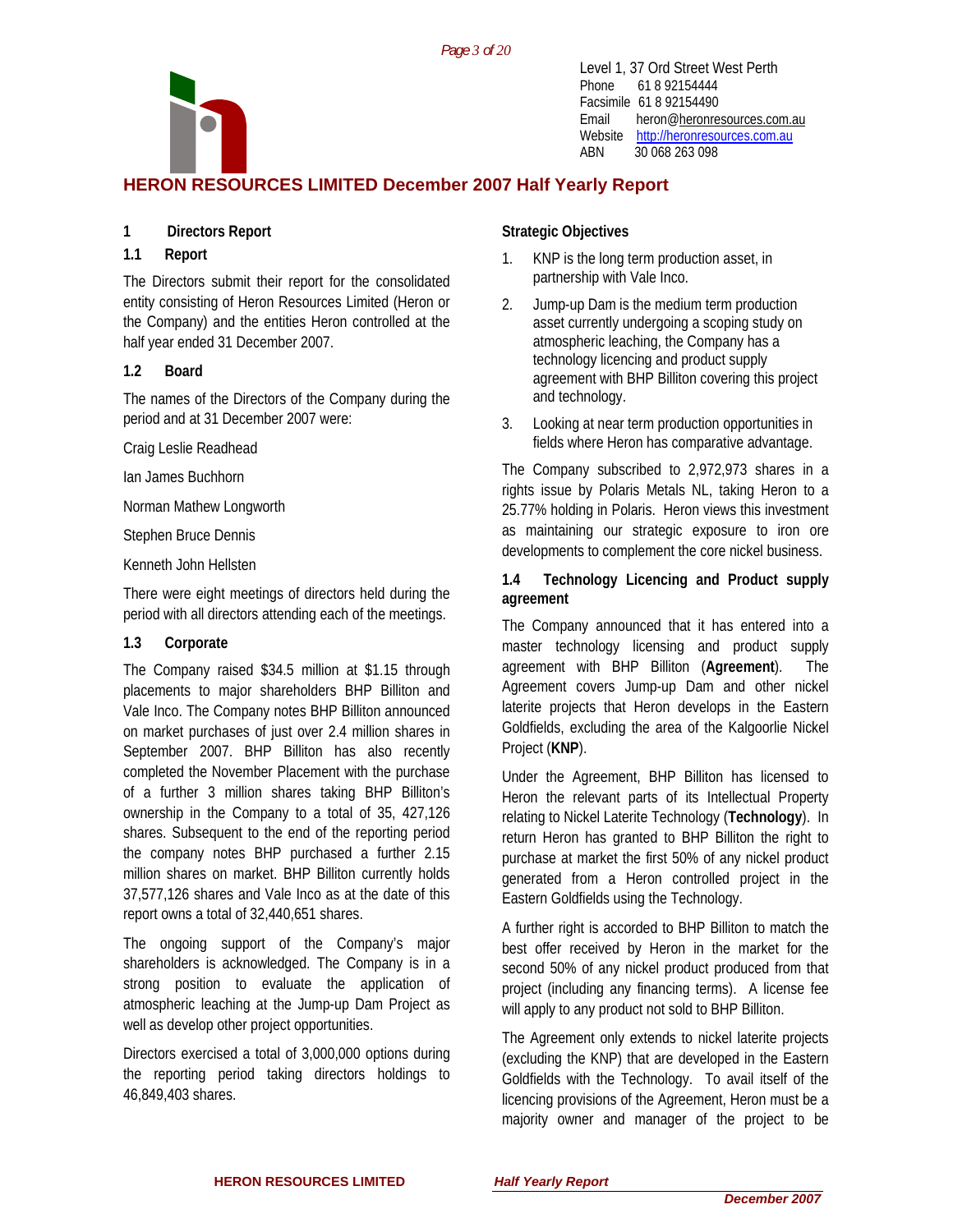licensed as at the time a decision to mine that project is taken.

The Agreement has a term of 15 years provided that Heron commences construction of a licenced project within 5 years from signing. BHP Billiton and Heron have also agreed to share their respective background Intellectual Property and knowledge relating to extraction of nickel from nickel laterite ores. A technical exchange environment will be established to help reduce the technical risks and formulate new ideas and methods in the emerging area of leaching of nickel laterite ores.

Heron believes the agreement is an extremely exciting development for the Company as BHP Billiton has developed extensive nickel laterite heap and atmospheric leach technology which is protected by Australian and international patents.

Without legal access to the Technology, stand alone heap leach projects and potentially atmospheric leach run the risk of infringing these patents. Heron is very pleased to be currently the only party in Australia with legal access to these patents.

The Agreement will also allow Heron to further optimise Jump-up Dam as it strives to complete a Pre-Feasibility Study for that project by investigating the potential for including atmospheric leach into the Jump-up Dam flow sheet. Including atmospheric leach may potentially increase resource utilisation and production efficiencies.

#### **2. KEY NICKEL PROJECTS**

#### **2.1.1 Kalgoorlie Nickel Project (KNP) (Heron 100%, Vale Inco Earning 60%)**

On 5 November 2007 Vale Inco (formerly CVRD-Inco) advised Heron that it would proceed with KNP Step 3. Step 3 involves the completion of a Pre-Feasibility Study (**PFS**) by the end of January 2009. On 20 November 2007 the Management Committee of the KNP approved an A\$13.8 million program and budget for the first six months of the 14 month PFS for the Project.

The program will involve a significant drilling component to confirm and upgrade the confidence in the KNP resources providing the basis for estimating reserves, mine planning and metallurgical test-work. Vale Inco will investigate the application of High Pressure Acid Leach, Heap Leach and Atmospheric Leach to the extraction of nickel from the laterite ores of the KNP. Test-work for all three potential flow sheets will be undertaken simultaneously along with resource definition drilling and initial engineering and

infrastructure studies. A key component of the second six months of the PFS will be the process engineering and preliminary plant design which will lead to costing and estimation of capex and opex for the project.

#### **Exploration**

To facilitate the proposed drilling schedule, a complete review of each KNP prospect was undertaken. A compilation of the existing drilling was completed. Areas where the drill spacing was larger than 160x80 metres spacing and zones that had the potential for a grade of >1.4% Ni, either as a head grade or following beneficiation, were identified for follow-up. These areas included Highway, Siberia North, Goongarrie Hill, Goongarrie South, and Kalpini.

Work plans for each prospect have been commenced to target infill drilling to bring the drill plans to a minimum of 160x80 metre spacing. Programs of work have been completed for each prospect and filed with the DOIR for approval.

Ground geophysical Electrical Resistivity Imaging (ERI) surveys were completed to follow-up the work undertaken during Step 2 of the KNP and to expand other prospect areas. The ERI surveys have added more confidence to the geological model interpretation. Surveys are planned to coincide with drill spacing to an approximate 160 metre line spacing. In areas such as Goongarrie South where there is intensive drilling, the ERI surveys will be at 240 metre line spacing.

A total of 54.6 line kilometres across three prospect areas were completed.

| <b>Prospect</b>  | <b>Total number of Line</b><br>Kilometers (Km) |
|------------------|------------------------------------------------|
| Highway          | 19.3                                           |
| Kalpini          | 11.3                                           |
| Goongarrie South | 24.0                                           |

During Step 1 various drilling methods were evaluated for the collection of samples. From those tests, it was determined that the sonic rig provided excellent sample quality and could drill up to a six inch diameter sample. A total of 32 sonic holes were completed in the quarter totalling 1,118.7 metres.

| <b>Prospect</b>  | <b>Number</b><br>of Holes | <b>Total Meters</b><br>Drilled (m) |
|------------------|---------------------------|------------------------------------|
| Highway          |                           | 318.5                              |
| Kalpini          |                           | 314.0                              |
| Goongarrie South |                           | 167.6                              |
| Goongarrie Hill  | 11                        | 318.6                              |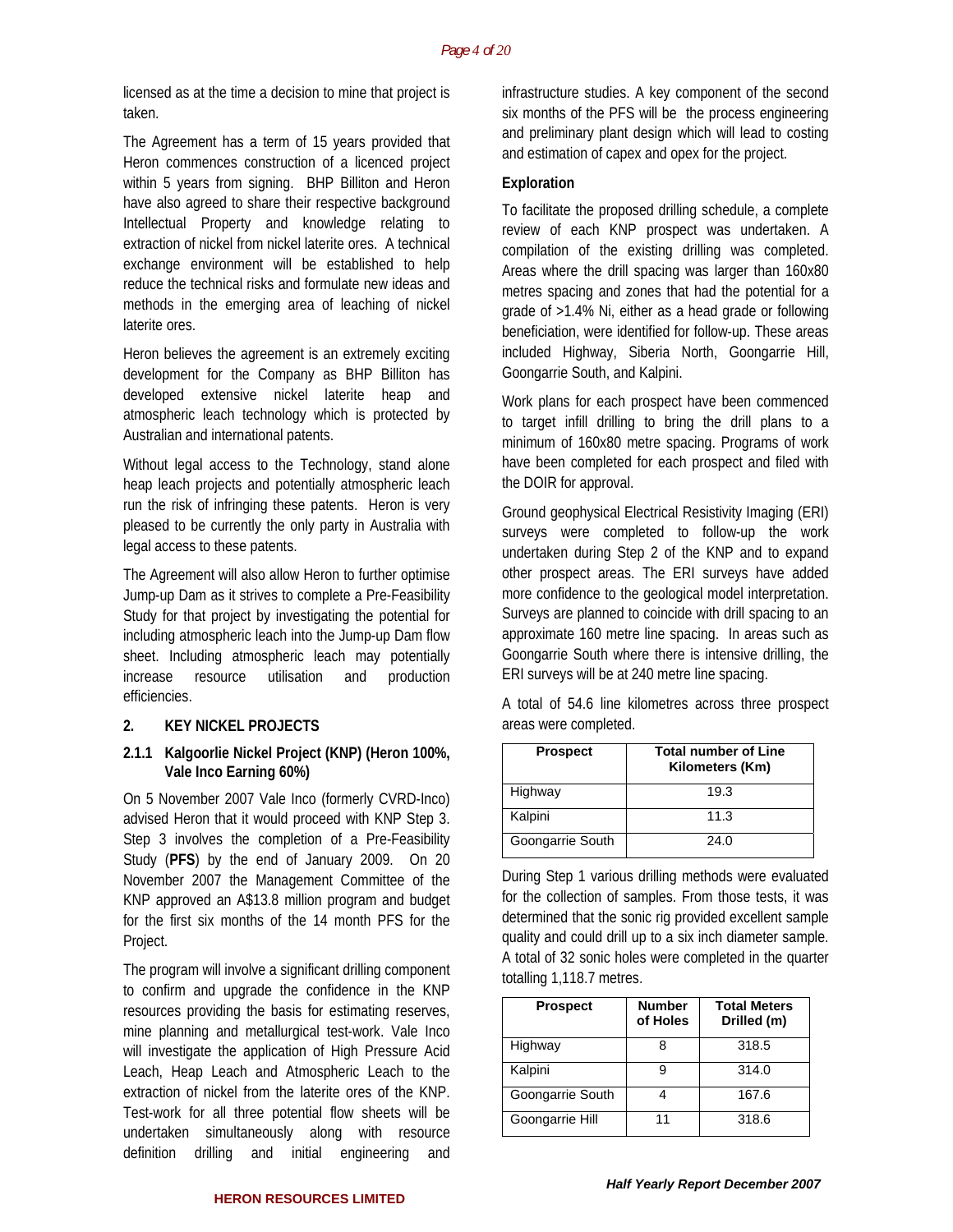RC Drilling commenced in December 2007 at the southern end of the Highway prospect. A total of 22 RC holes were drilled for a total of 933 metres.

| <b>Date</b> | <b>Tenement</b> | No. of<br>drillholes | Total<br><b>Metres</b><br>(m) |
|-------------|-----------------|----------------------|-------------------------------|
| December    | E29/139         | 22                   | 933                           |

#### **2.1.2 Metallurgical Test-work**

The work program for the next six months includes a leaching process comparison of approximately 60 samples collected from Kalpini (20), Highway (18), Goongarrie Hill (10), Goongarrie South (5) and Bulong (7). The objective of this program is to determine the most suitable process of sulphuric acid leaching that can be applied on the KNP project. The program will evaluate the following processes:

Heap leaching on the ROM (run of mine) ore; and

HPAL or Atmospheric Leaching on the fine fraction obtained as a concentrate material from the beneficiation.

#### **Beneficiation**

A beneficiation program has been developed to determine the optimum conditions for nickel recovery having regard to:

top size;

scrubber residence time;

solids contained;

temperature;

rotating speed; and

potential benefit of using an attritioning cell.

Following the completion of this optimisation testing, a variability program for the beneficiation process will examine approximately 300 samples from the selected prospect areas. The objective of the variability program will be to generate a correlation for the upgrade behaviour of each material type. The upgrade correlations could be applied as part of the resource estimation and mining planning phases, while evaluating the opportunity for either HPAL or Atmospheric Leach processes.

#### **Column Leaching**

Heap leaching is an alternative method for treating nickel oxide type ores. The lower up front capital costs compared to other processing options could be beneficial to the KNP although operating costs for the heap leach operations have increased recently due to

an escalation in reagent costs and higher consumption of sulphuric acid compared to the HPAL process.

During the first phase of Step 3, a program has been planned to start testing approximately 60 mini leaching columns for the following prospects: Kalpini, Highway, Goongarrie Hill, Goongarrie South and Bulong.

At the beginning of December 2007, 16 mini leaching columns were started from material obtained from the Kalpini prospect.

# **HPAL, Atmospheric Leaching, Rheology and Settling Tests**

The use of screen beneficiation has been an industry practice (used at Moa Bay, Cuba since 1958) to facilitate silica rejection and enrichment of Ni in the fine fraction. This process is also currently employed at other locations in Australia (Norilsk Nickel: Cawse Nickel plant and BHP: Ravensthorpe plant). The beneficiation circuit is economical and can often be crucial to making the entire operation economically feasible.

Taking these previous examples, a case can be made to continue to evaluate the use of a high pressure autoclave vessel or the use of a tank leaching in atmospheric conditions, to dissolve Ni and Co by sulphuric acid.

A test-work program has been developed in conjunction with CSIRO in Australia and the ITSL group (Vale Inco Technology Center) in Canada.

The HPAL tests will utilise elevated temperature and high pressure to produce a slurry product with sulphuric acid.

The atmospheric leaching tests will utilise a temperature under 100 degrees centigrade with sulphuric acid added to the ore.

These programs are scheduled to begin during the second half of January 2008.

#### **2.1.3 Jump-up Dam**

#### **Pre-Feasibility Study**

On 25 January 2008, Heron announced the PFS at Jump-up Dam had concluded that based on current configurations, Jump-up Dam as a stand alone heap leach project does not make an adequate return on investment.

Trial mining at Jump-up Dam will continue as originally planned for mining studies and grade reconciliations. However, the proposed demonstration heap leach operation will be placed on care and maintenance.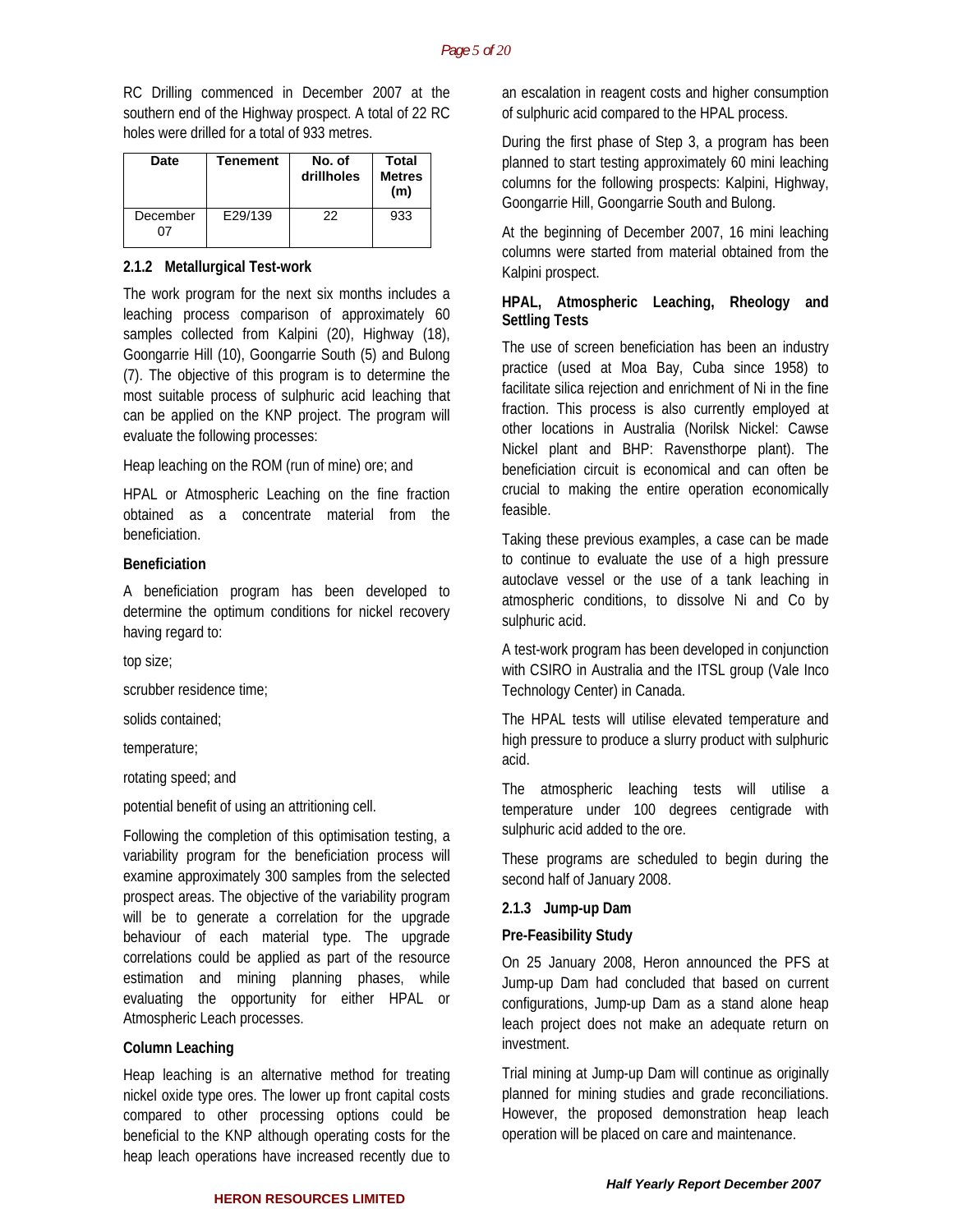The PFS estimated capital expenditure at A\$681.9 million and operating costs of A\$6.39 per pound of nickel production. These costs represent escalations of approximately 50% and 56% respectively from the Scoping Study completed in April 2007. Escalations in capital expenditure are due to significant increases in the capital cost of acid plants and power plants (97% increase). Escalations in operating costs are predominantly due to sulphur price rises and the impact of higher oil prices on transport and mining costs. Ongoing increases in construction and labour costs also contributed to the escalated PFS outcome.

Heron will draw on opportunities presented by its recently announced Technology Licensing and Product Supply Agreement to fully evaluate Atmospheric Leach as a processing option for Jump-up Dam and surrounding deposits. Atmospheric leaching allows beneficiation to provide a higher leach feed grade and better utilisation of the resources within the Yerilla District. Heron has gained specific experience in laterite beneficiation during the past eight years and will be applying this knowledge to the Jump-up Dam Project.

Significantly, nickel laterite discoveries during the last year at Jump-up Dam South, Boyce Creek, Aubils and Pianto Road will now provide a major opportunity for nickel production increases in future Atmospheric Leach development scenarios.

Over the next nine months Heron will re-estimate the Yerilla District resources based on the new 40x40 metre Jump-up Dam drilling. Heron will include a new resource estimate from Boyce Creek into the Atmospheric Leach pre-feasibility model should the results of the scoping study warrant.

During the period, a further extension of the Jump-up Dam ultramafic was identified during excavation of solution ponds for the demonstration. This ultramafic is located over 300 metres south of the previous most southern drilling. A program of exploration drilling is scheduled to test this ultramafic during the March 2008 Quarter. Potential exists to extend the Jump-up Dam resource in this direction.

#### **Resource**

A total of 236 reverse circulation holes for 10,890 metres were drilled in the period at Jump-up Dam. The drilling was focused on infilling the 80x40 metre spaced indicated resource to 40x40m and the drilling identified the presence of a number of continuous high grade shoots (not previously delineated) within the resource envelope. Two small grade control patterns of 10x10m drilling were also completed in the areas assigned for trial mining. A small sonic drilling program of nine holes and 348 metres was also completed to provide additional material for ongoing metallurgical trials.

#### **Metallurgical Test-work**

Final MSP (Mixed Sulphide Product) precipitation tests were completed successfully for the PFS and may be applicable for the Atmospheric Leach PFS. Sonic core sample was received in Perth for the next round of beneficiation and atmospheric leach test-work.

#### **Water Exploration**

Water exploration continued during the quarter with the identification of potential sources for the required process water for the project. The sources for approximately two thirds of the required water were identified. Water exploration will recommence upon positive completion of the Atmospheric Leach scoping study during the first half of 2008.

#### **Boyce Creek Project**

The Boyce Creek project (100% Heron) is located some 25km north-west of the Jump-up Dam site and will provide additional resources for the Jump-up Dam project. Current Inferred Resources stand at 12.8Mt grading 0.91% Ni at a 0.70% Ni cut-off. Drilling in the last quarter has focussed on closing in the drill spacing to 80x40m for estimation of an Indicated Resource. Some 163 RC holes for 7,843m were completed. A further 9,000m of RC drilling is being completed by the end of February 2008 with a revised resource to be estimated. Many results are still pending, however, significant results to date include:

Boyce Creek Significant Drill Results at 0.7% Ni Cut-off (>1% Ni).

| Hole            | From | Width | Ni%  | Co%  |
|-----------------|------|-------|------|------|
| <b>YERC0263</b> | 12   | 6     | 1.22 | 0.02 |
| <b>YERC0270</b> | 8    | 10    | 1.11 | 0.05 |
| <b>YERC0273</b> | 6    | 20    | 1.05 | 0.08 |
| <b>YERC0274</b> | 10   | 12    | 1.16 | 0.03 |
| <b>YERC0275</b> | 4    | 12    | 1.23 | 0.03 |
| <b>YERC0283</b> | 10   | 20    | 1.09 | 0.17 |
| <b>YERC0286</b> | 28   | 16    | 0.99 | 0.04 |
| <b>YERC0287</b> | 20   | 4     | 1.00 | 0.01 |

Eight sonic core (six inch diameter) holes for 329m were also drilled to provide check assays for the RC drilling and material for density measurements and metallurgical test-work. Test-work to date has

#### **Boyce Creek Resource**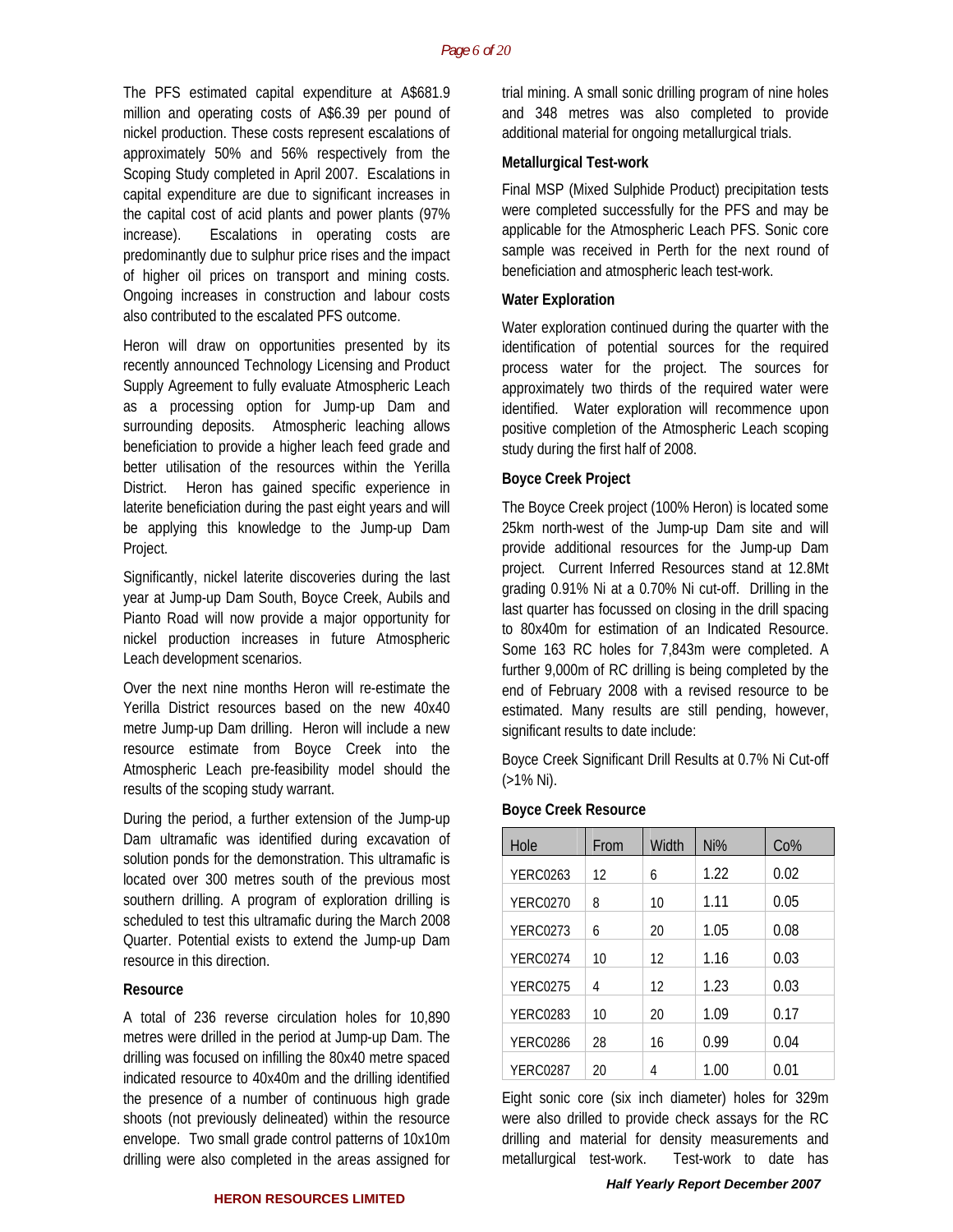concentrated on beneficiation characteristics with results showing typical nickel upgrade factors for the mineralisation styles.

Encouraging upgrade results (50-150%) were obtained for composites 1 – 4 which consisted of siliceous limonitic material, while the nontronite dominated composites, 5 – 8, returned lower upgrades as expected. The test-work continues to evaluate crushing and scrubbing to optimise grade and maximise nickel recoveries. The initial test-work involved low energy screening which delivered encouraging improvements on grade. Further test-work is underway to increase overall nickel recoveries, particularly from nontronite type ore.

N. Math Longworth

**MATHEW LONGWORTH MANAGING DIRECTOR** 

The information in this report that related to Exploration is based on information compiled by David von Perger who is a member of Australian Institute of Mining and Metallurgy. David von Perger is a full time employee of Heron Resources Limited. David von Perger has sufficient experience that is relevant to the style of mineralisation and type of deposit under consideration, and to the exploration activity that he is undertaking to qualify as Competent Person as defined in the 2004 Edition of the 'Australasian Code for Reporting of Exploration Results, Mineral Resources and Ore Reserves. David von Perger consents to the inclusion in this report of the matters based on his information in the form and context that it appears.

#### **Auditor's Independence Declaration**

A copy of the auditors' independence declaration as required under section 307C of the Corporations Act 2001 is set out on page 8.

Signed in accordance with a resolution of the Board of Directors:

Craig Leslie Readhead **Director** 

Date: 12th March 2008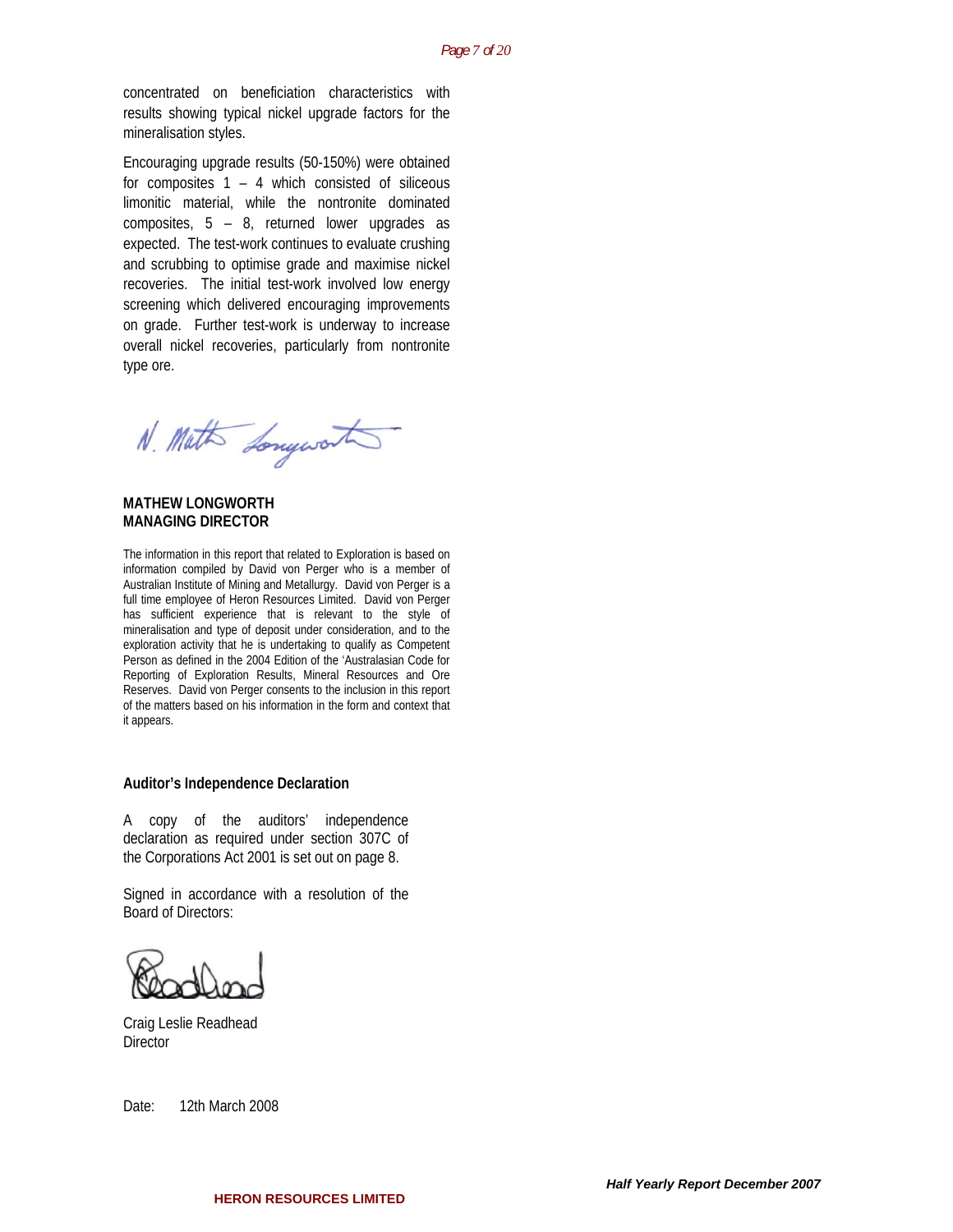Chartered **Accountants** 

# **AUDITOR'S INDEPENDENCE DECLARATION**

As lead auditor for the review of Heron Resources Limited for the half year ended 31 December 2007, I declare that, to the best of my knowledge and belief, there have been:

- a) no contraventions of the auditor independence requirements of the Corporations Act 2001 in relation to the review; and
- b) no contraventions of any applicable code of professional conduct in relation to the review.

(findit) Pty Ltd

**BUTLER SETTINERI (AUDIT) PTY LTD** 

**COLIN P BUTLER Director** 

Perth Date: 12 March 2008 **UTLER SETTINE** 

Unit 16, First Floor Spectrum Offices 100 Railway Road (Cnr Hay Street) Subiaco WA 6008

#### **Locked Bag 18** Subiaco WA 6904 **Australia**

Phone: (08) 6389 5222 (08) 6389 5255 Fax: Email: mail@butlersettineri.com.au

Directors: **Colin Butler FCA Paul Chabrel** FCA

**Lucy Gardner** CA

**Butler Settineri (Audit) Pty Ltd** A.C.N. 112 942 373 Registered Company Auditor Number 289109 Liability limited by a scheme approved under Professional Standards Legislation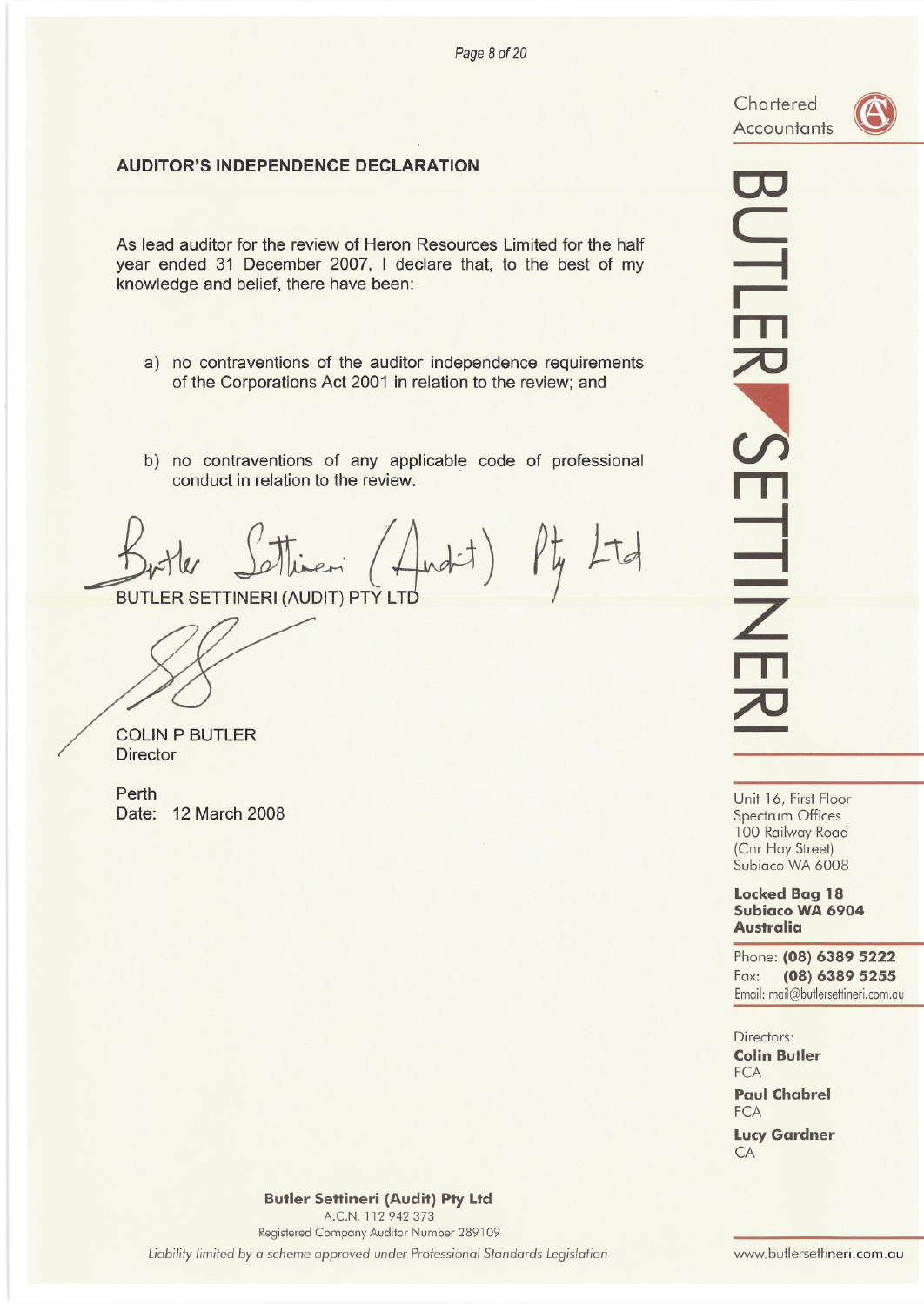#### *Page 9 of 20*

# **CONSOLIDATED INCOME STATEMENT**

# **FOR THE HALF YEAR ENDING 31 DECEMBER 2007**

|                                                                                                                                                                                                                                                                                                                    | <b>Notes</b>   | 31 Dec 2007<br>\$'000                                                                                    | 31 Dec 2006<br>\$'000                                                                          |
|--------------------------------------------------------------------------------------------------------------------------------------------------------------------------------------------------------------------------------------------------------------------------------------------------------------------|----------------|----------------------------------------------------------------------------------------------------------|------------------------------------------------------------------------------------------------|
| Revenue                                                                                                                                                                                                                                                                                                            | $\overline{2}$ | 1,412                                                                                                    | 6,581                                                                                          |
| Revenues from continuing activities                                                                                                                                                                                                                                                                                |                | 1,412                                                                                                    | 6,581                                                                                          |
| <b>Accounting Fees</b><br>Audit<br><b>Corporate Consultants</b><br>Depreciation expense<br><b>Directors Fees</b><br>Employee benefits expense<br>Insurance<br>Legal<br><b>Share Based Payments</b><br>Other expenses from ordinary activities<br>Exploration expenditure written off<br>Share of loss of associate | 3<br>4<br>7    | (11)<br>(20)<br>(168)<br>(154)<br>(111)<br>(631)<br>(45)<br>(374)<br>(3, 511)<br>(716)<br>(308)<br>(542) | (75)<br>(3)<br>(1,033)<br>(17)<br>(39)<br>(496)<br>(45)<br>(320)<br>(1, 398)<br>(985)<br>(139) |
| (Loss)/Profit before Income Tax                                                                                                                                                                                                                                                                                    |                | (5, 179)                                                                                                 | 2,031                                                                                          |
| Income tax expense                                                                                                                                                                                                                                                                                                 |                |                                                                                                          |                                                                                                |
| (Loss)/Profit for the Half Year<br>Loss attributable to minority interest<br>(Loss)/Profit attributable to Members                                                                                                                                                                                                 |                | (5, 179)<br>(5, 179)                                                                                     | 2,031<br>17<br>2,048                                                                           |
| Basic earnings per share                                                                                                                                                                                                                                                                                           | 5              | \$<br>\$(0.025)                                                                                          | S<br>\$0.012                                                                                   |
| Diluted earnings per share                                                                                                                                                                                                                                                                                         | 5              | \$(0.025)                                                                                                | \$0.011                                                                                        |

The Consolidated Income Statement should be read in conjunction with the accompanying notes.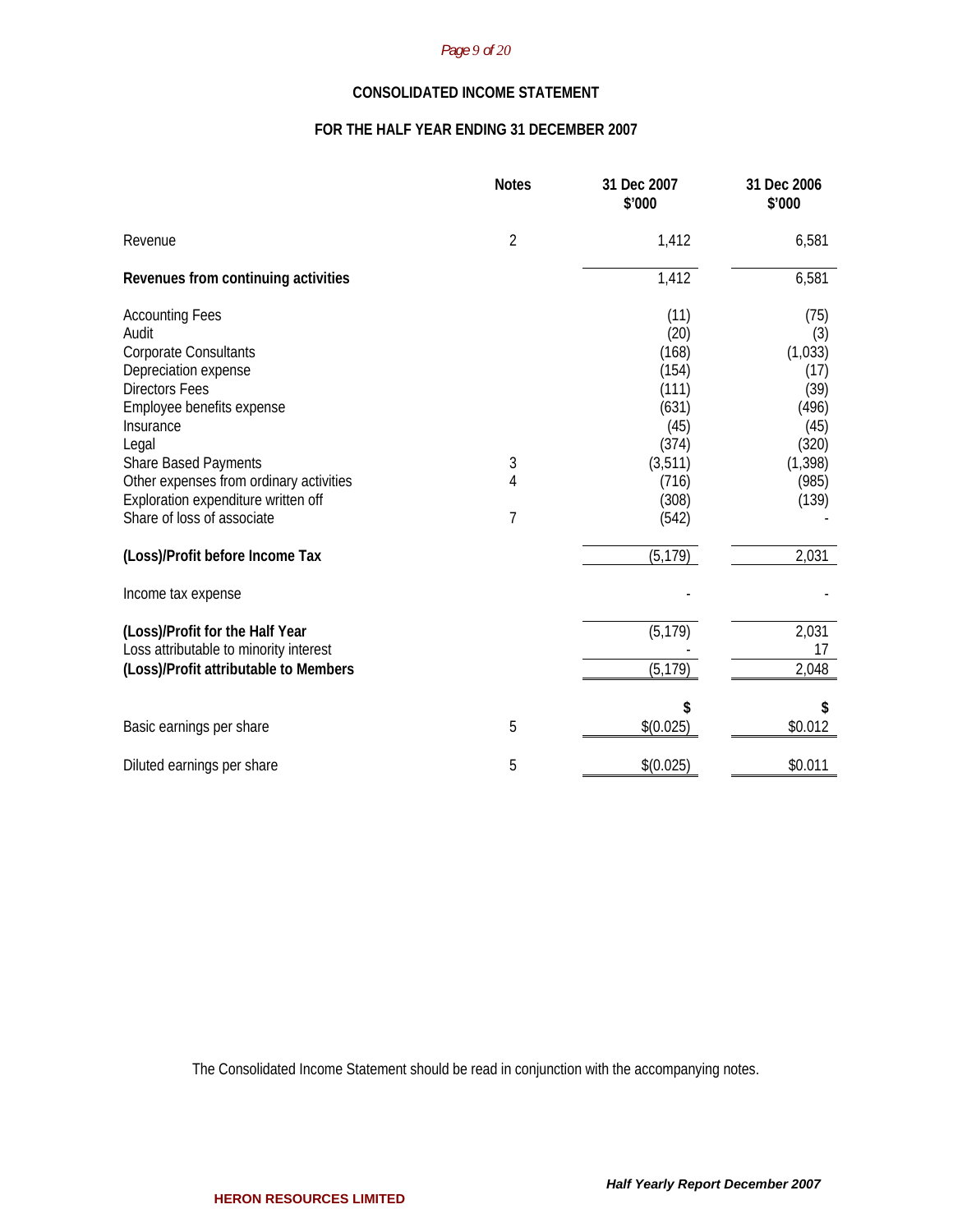# *Page 10 of 20*

# **CONSOLIDATED BALANCE SHEET**

# **FOR THE HALF YEAR ENDING 31 DECEMBER 2007**

|                                                   | <b>Notes</b>   | 31 Dec 2007<br>\$'000 | 30 June 2007<br>\$'000 |
|---------------------------------------------------|----------------|-----------------------|------------------------|
| <b>Current Assets</b>                             |                |                       |                        |
| Cash assets                                       |                | 47,912                | 29,590                 |
| Investments                                       |                |                       | 461                    |
| Receivables                                       |                | 936                   | 918                    |
| <b>Total Current Assets</b>                       |                | 48,848                | 30,969                 |
| <b>Non-Current Assets</b>                         |                |                       |                        |
| Investments                                       | 6              | 1,107                 | 1,320                  |
| Investments accounted for using the equity method | $\overline{7}$ | 7,033                 | 5,792                  |
| Receivables                                       |                | 165                   |                        |
| Property, plant and equipment                     |                | 4,859                 | 1,712                  |
| Exploration and evaluation costs carried forward  |                | 42,566                | 31,064                 |
| <b>Total Non-Current Assets</b>                   |                | 55,730                | 39,888                 |
| <b>TOTAL ASSETS</b>                               |                | 104,578               | 70,857                 |
| <b>Current Liabilities</b>                        |                |                       |                        |
| Payables                                          |                | 5,707                 | 2,114                  |
| Provisions                                        |                | 494                   | 528                    |
| <b>Total Current Liabilities</b>                  |                | 6,201                 | 2,642                  |
|                                                   |                |                       |                        |
| <b>TOTAL LIABILITIES</b>                          |                | 6,201                 | 2,642                  |
| <b>NET ASSETS</b>                                 |                | 98,377                | 68,215                 |
| <b>EQUITY</b>                                     |                |                       |                        |
| <b>Contributed Equity</b>                         | 9              | 109,875               | 77,324                 |
| <b>Revaluation Reserve</b>                        |                | 147                   | 667                    |
| <b>Option Reserve</b>                             |                | 5,716                 | 2,406                  |
| <b>Accumulated losses</b>                         |                | (17, 361)             | (12, 182)              |
| <b>TOTAL EQUITY</b>                               |                | 98,377                | 68,215                 |

The Consolidated Balance Sheet should be read in conjunction with the accompanying notes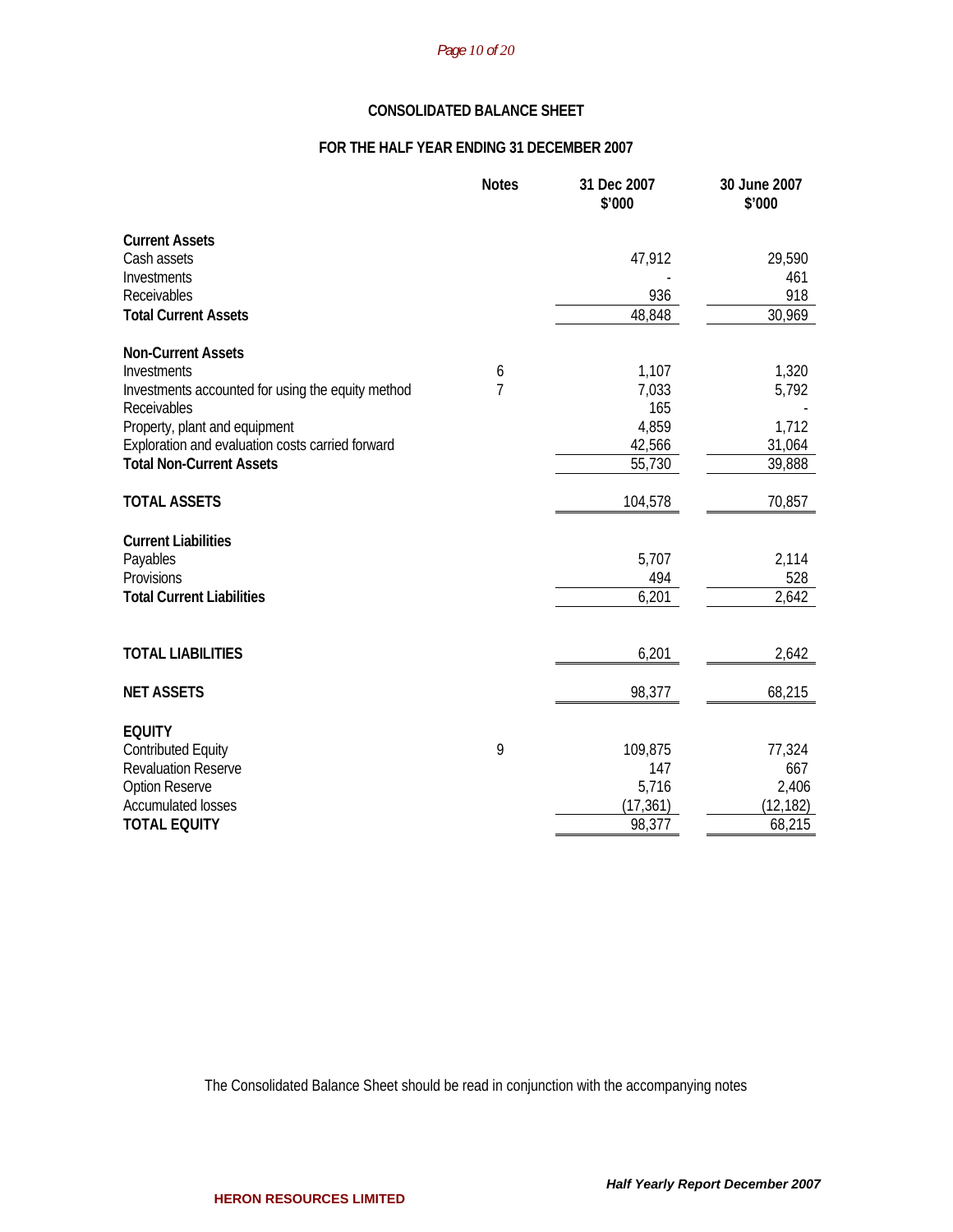#### *Page 11 of 20*

#### **CONSOLIDATED STATEMENT OF CHANGES IN EQUITY**

# **FOR THE HALF YEAR ENDING 31 DECEMBER 2007**

|                                                        | <b>Issued</b><br>Capital | Retained<br>earnings | Asset<br>Revaluation<br>reserve | Employee<br>Equity<br><b>Benefits</b><br>Reserve | Minority<br><b>Interest</b> | <b>Total</b>   |
|--------------------------------------------------------|--------------------------|----------------------|---------------------------------|--------------------------------------------------|-----------------------------|----------------|
|                                                        | \$'000                   | \$'000               | \$'000                          | \$'000                                           | \$'000                      | \$'000         |
| As at 30 June 2006                                     | 45,180                   | (12, 299)            | 46                              | 500                                              |                             | 33,427         |
| Profit for the half year                               |                          | 2,048                |                                 |                                                  | (17)                        | 2,031          |
| Issue of Share Capital                                 | 7,269                    |                      |                                 |                                                  | 75                          | 7,344          |
| Revaluation of Investments                             |                          |                      | 5,450                           |                                                  |                             | 5,450          |
| Cost of Share Based Payments<br>Demerger of Subsidiary | (835)                    | 90                   |                                 | 1,398                                            |                             | 1,398<br>(745) |
| Option Reserve transfer on exercise                    | 3                        |                      |                                 | (3)                                              |                             |                |
| As at 31 December 2006                                 | 51,617                   | (10, 161)            | 5,496                           | 1,895                                            | 58                          | 48,905         |
| As at 30 June 2007                                     | 77,324                   | (12, 182)            | 667                             | 2,406                                            |                             | 68,215         |
| Loss for the half year                                 |                          | (5, 179)             |                                 |                                                  |                             | (5, 179)       |
| Issue of Share Capital                                 | 32,350                   |                      |                                 |                                                  |                             | 32,350         |
| Revaluation of Investments                             |                          |                      | (520)                           |                                                  |                             | (520)          |
| Cost of Share Based Payments                           |                          |                      |                                 | 3,511                                            |                             | 3,511          |
| Option Reserve transfer on exercise                    | 201                      |                      |                                 | (201)                                            |                             |                |
| As at 31 December 2007                                 | 109,875                  | (17, 361)            | 147                             | 5,716                                            |                             | 98,377         |

The Consolidated Statement of Changes in Equity should be read in conjunction with the accompanying notes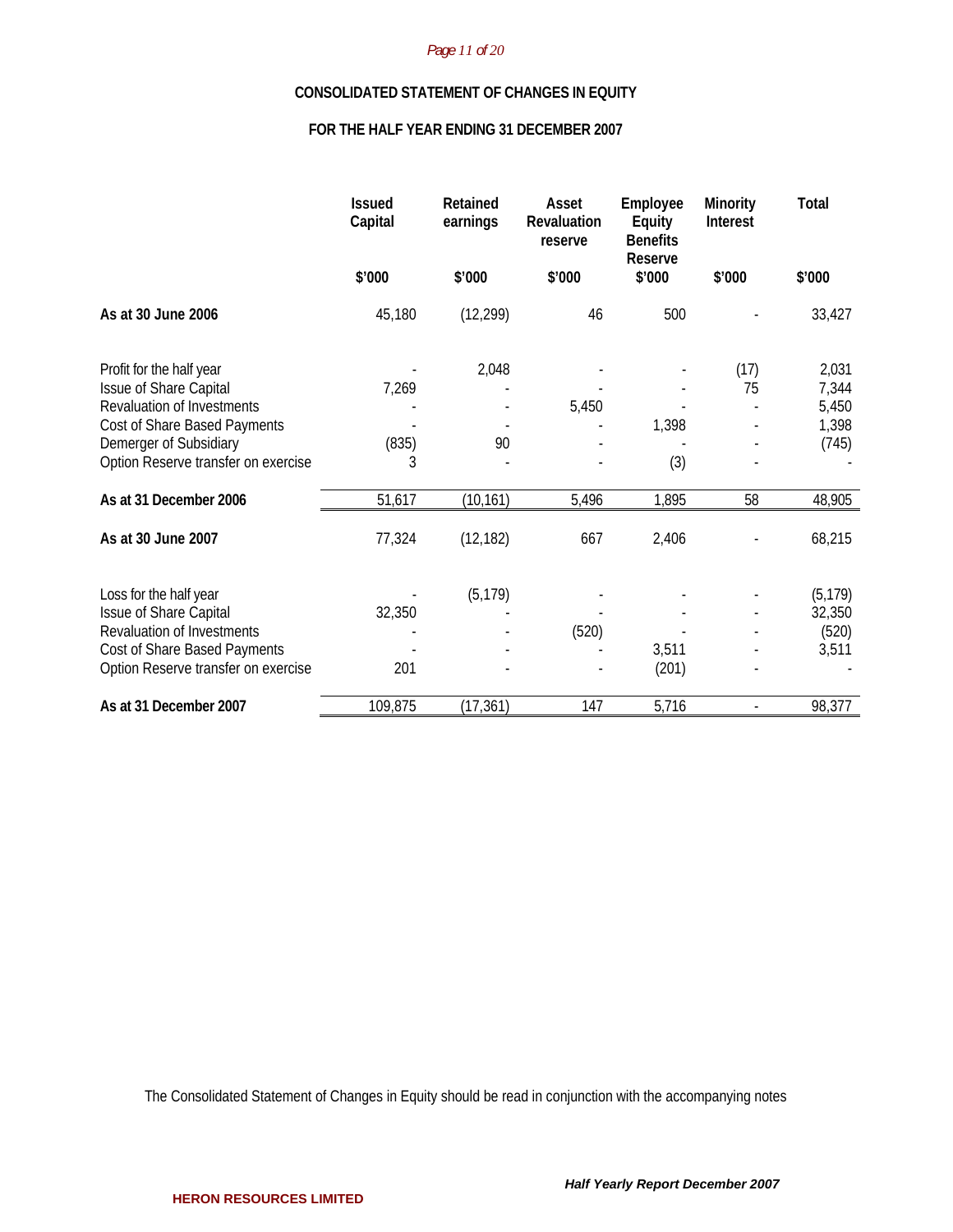#### *Page 12 of 20*

# **CONSOLIDATED CASH FLOW STATEMENT**

# **FOR THE HALF YEAR ENDED 31 DECEMBER 2007**

|                                               | <b>Notes</b> | 31 Dec 2007<br>\$'000 | 31 Dec 2006<br>\$'000 |
|-----------------------------------------------|--------------|-----------------------|-----------------------|
| Cash flows from operating activities          |              |                       |                       |
| Payments to suppliers                         |              | (1, 937)              | (2,626)               |
| Goods and services tax (net movement)         |              | (264)                 | (31)                  |
| Interest received                             |              | 880                   | 306                   |
| Option fee received                           |              |                       | 2                     |
| Net cash used in operating activities         |              | (1, 321)              | (2, 349)              |
| Cash flows from investing activities          |              |                       |                       |
| <b>Exploration expenditure</b>                |              | (10,662)              | (2,546)               |
| Acquisition of plant and equipment            |              | (794)                 | (135)                 |
| Purchase of Investments                       |              | (1, 784)              | (560)                 |
| Proceeds on Sale of Investments               |              | 698                   | 167                   |
| Cash outflow on demerger                      |              |                       | (31)                  |
| Net cash used in investing activities         |              | (12, 542)             | (3, 105)              |
| Cash flows from financing activities          |              |                       |                       |
| Proceeds from issue of shares                 |              | 32,185                | 7,345                 |
| Loans to controlled entities                  |              |                       |                       |
| Net cash provided by financing activities     |              | 32,185                | 7,352                 |
| Net increase in cash held                     |              | 18,322                | 1,898                 |
| Cash at the beginning of the reporting period |              | 29,590                | 9,178                 |
| Cash at the end of the reporting period       | 8            | 47,912                | 11,076                |

The Consolidated Cash Flow Statement should be read in conjunction with the accompanying notes.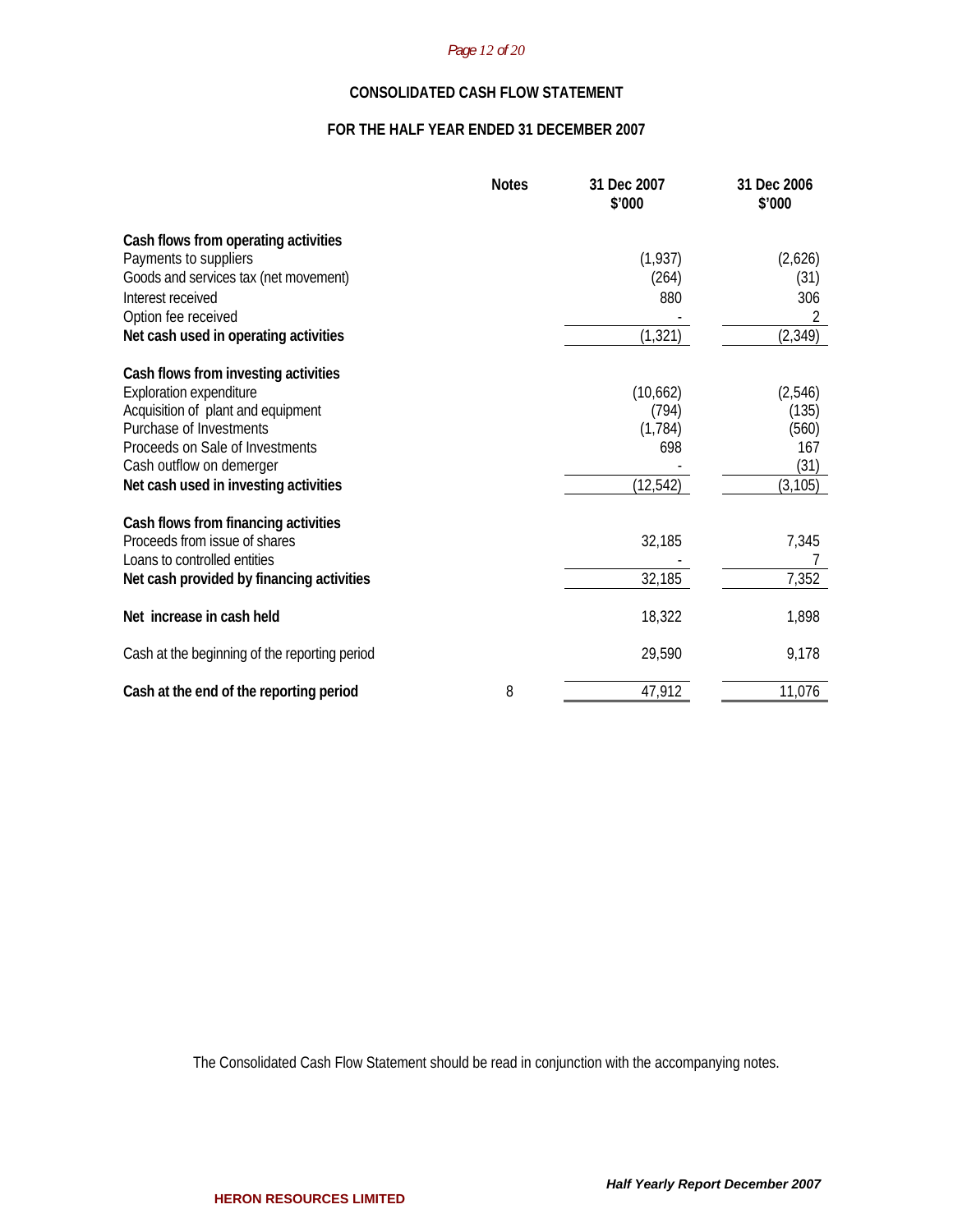# **NOTE 1 SUMMARY OF ACCOUNTING POLICIES**

#### **Statement of Compliance and Basis of Preparation**

This general purpose financial report for the interim half year reporting period ended 31 December 2007 has been prepared in accordance with AASB134 Interim Financial Reporting and the Corporations Act 2001.

These financial statements have been prepared under the historical cost convention, as modified by the revaluation of available-for-sale financial assets, financial assets and liabilities (including derivative instruments) at fair value through profit and loss, certain classes of property, plant and equipment and investment property.

The consolidated interim financial report does not include all of the information required for a full annual report and accordingly, this report is to be read in conjunction with the annual report for the year ended 30 June 2007 and any public announcements made by Heron Resources Limited during the half year in accordance with the continuous disclosure requirements of the Corporations Act 2001.

The accounting policies and methods of computation adopted in the preparation of the half year financial report are consistent with those adopted and disclosed in the company's 2007 annual financial report for the financial year ended 30 June 2007.

# **NOTE 2 REVENUE – INCOME STATEMENT**

Revenue includes interest received of \$1,083,289 and profit on sale of GME and Pioneer shares of \$297,868.

# **NOTE 3 SHARE BASED PAYMENTS**

Share based payments is the fair value of options issued and expensed over the vesting period.

# **NOTE 4 OTHER EXPENSES – INCOME STATEMENT**

Other Expenses include the following items:

|                                       | 31 Dec 2007<br>\$'000 | 31 Dec 2006<br>\$'000 |
|---------------------------------------|-----------------------|-----------------------|
| <b>Computer Software and Services</b> | (83)                  | (50)                  |
| <b>Conferences and Seminars</b>       | (23)                  | (35)                  |
| Media & Public Relations              | (50)                  | (62)                  |
| Recruitment                           | (39)                  | (94)                  |
| <b>Rental Expense</b>                 | (127)                 | (151)                 |
| <b>Report/Printing Expenses</b>       | (58)                  | (56)                  |
| <b>Stock Exchange</b>                 | (99)                  | (134)                 |
| Travel and Accommodation              | (70)                  | (62)                  |
| Miscellaneous Expenses                | (167)                 | (341)                 |
|                                       | (716)                 | (985)                 |

#### **NOTE 5 EARNINGS PER SHARE**

Basic earnings per share is calculated by dividing the half yearly loss of \$5,179,247 by the weighted average number of ordinary shares outstanding during the half-year of 211,684,499.

#### **NOTE 6 INVESTMENTS IN OTHER ENTITIES**

Heron holds 15,000,000 unlisted options in Epsilon Energy Limited, exercisable at \$0.25, expiring 30 June 2009 as at 31 December 2007. These have been valued using the Black Scholes method. These options were issued pursuant to the Sale and Purchase Agreement between Heron and Epsilon.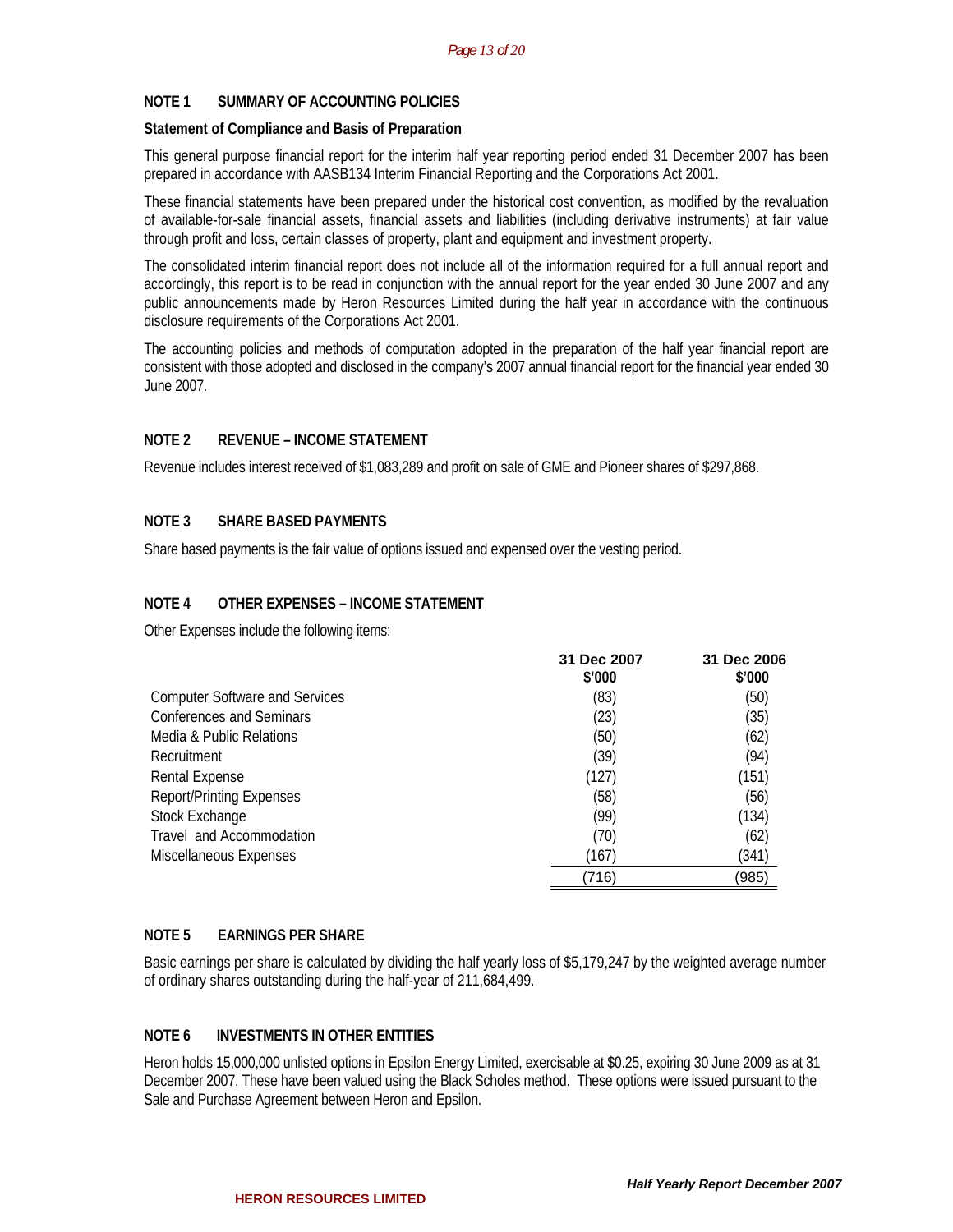# **NOTE 7 INVESTMENTS – EQUITY ACCOUNTED INVESTMENTS**

Polaris Metals NL is an Australian listed public exploration company with 126,993,020 fully paid shares on issue at 31 December 2007. Heron held 32,702,703 issued fully paid shares at 31 December 2007, representing a 25.75% ownership. Heron also hold 14,000,000 unlisted options exercisable at \$0.30 expiring on 14 July 2011.

The Polaris Metal NL loss for the half year was \$2,104,630, therefore Herons share of the loss is \$541,942.

|                            | 31 Dec 2007<br>\$'000 | 31 Dec 2006<br>\$'000    |
|----------------------------|-----------------------|--------------------------|
|                            |                       |                          |
| Investment at cost         | 7.836                 | -                        |
| Share of loss from Polaris | (803)                 |                          |
| Carrying value             | 7.033                 | $\overline{\phantom{0}}$ |

# **NOTE 8 CASH FLOW STATEMENTS**

Environmental Bonds of \$381,645 (June 2007: \$262,607) are included in Cash on hand and at bank. This amount is held as a security term deposit and is not available to the Company for ordinary activities.

Escrow Accounts of \$65,059 (June 2007: \$63,250) are included in Cash on hand and at bank. These amounts are held in trust accounts pending the completion of purchase agreements that the Company has entered into and are not available for ordinary activities.

Property Bonds of \$47,945 (June 2007: \$47,945) are included in Cash on hand and at bank. This amount is held as a security term deposit and is not available to the Company for ordinary activities.

# **NOTE 9 CAPITAL**

|                                                                   | 31 December 2007 | 31 December 2006 | 31 December 2007 | 31 December 2006 |
|-------------------------------------------------------------------|------------------|------------------|------------------|------------------|
| Issue of ordinary shares                                          | <b>Shares</b>    | <b>Shares</b>    | \$'000           | \$'000           |
| Opening Balance 1 July                                            | 205,438,847      | 167,315,600      | 77,324           | 45,180           |
| Exercise<br>of<br>options<br>under<br><b>Employee Option Plan</b> | 5,400,000        | 110,000          | 1,276            | 28               |
| <b>Exercise of Other Options</b>                                  | 100,000          | 1,519,172        | 24               | 396              |
| Issue of re-valued options                                        |                  |                  | 201              | 3                |
| Issue of other shares                                             | 27,000,000       | 10,532,575       | 31,050           | 6,846            |
| <b>Capital Reduction</b>                                          |                  |                  |                  | (835)            |
| <b>Closing Balance</b>                                            | 237,938,847      | 179,477,347      | 109,875          | 51,618           |

# **NOTE 10 SUBSEQUENT EVENTS**

The Heap Leach Demonstration at Jump-up Dam ceased on 25 January 2008 as the process did not provide an adequate return on investment, following completion of the Prefeasibility Study (PFS). The trial mining at Jump-up Dam will continue as planned for mining studies and grade reconciliation. The Company will be shifting its focus to assessing Atmospheric Leach technology, as an alternative to Heap Leach.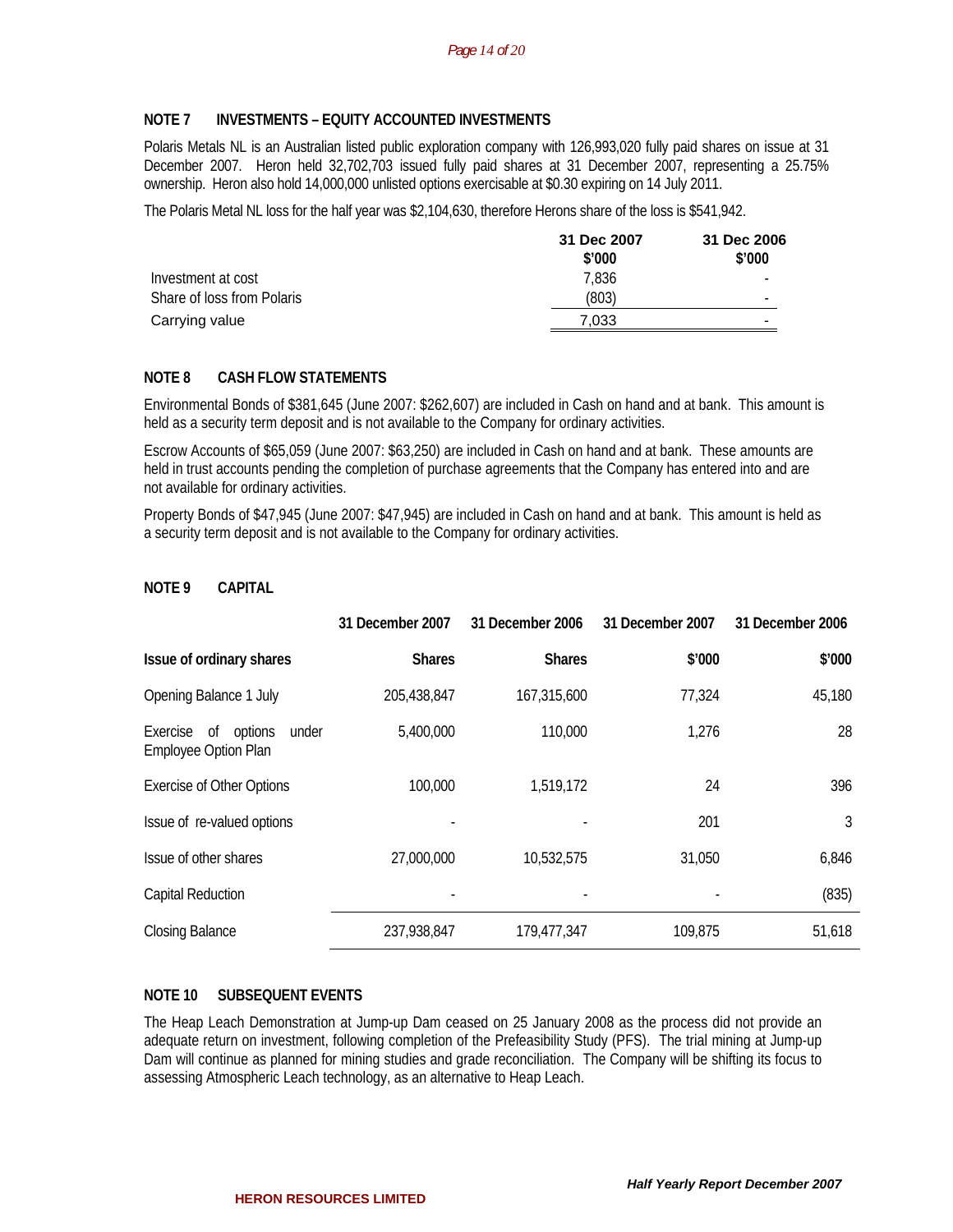#### **NOTE 11 CONTINGENT LIABILITIES**

Native title claims have been made with respect to areas which include tenements in which the consolidated entity has interests. The consolidated entity is unable to determine the prospects for success or otherwise of the claims and, in any event, whether or not and to what extent the claims may significantly affect the consolidated entity or its projects. Agreement is being reached with native title claimants regarding certain areas in which the consolidated entity has interests.

The Bulong proceedings against Norilsk Nickel Avalon Pty Ltd and the Receivers of the Bulong Group of Companies, as announced to the ASX on 14 December 2007, may incur liabilities of damages and costs if unsuccessful.

#### **NOTE 12 SEGMENT REPORTING**

The Company is engaged in only one business and geological segment, being the mineral industry in Australia.

#### **NOTE 13 COMPARITIVES**

Where necessary, comparatives have been reclassified and repositioned for consistency with current year disclosure.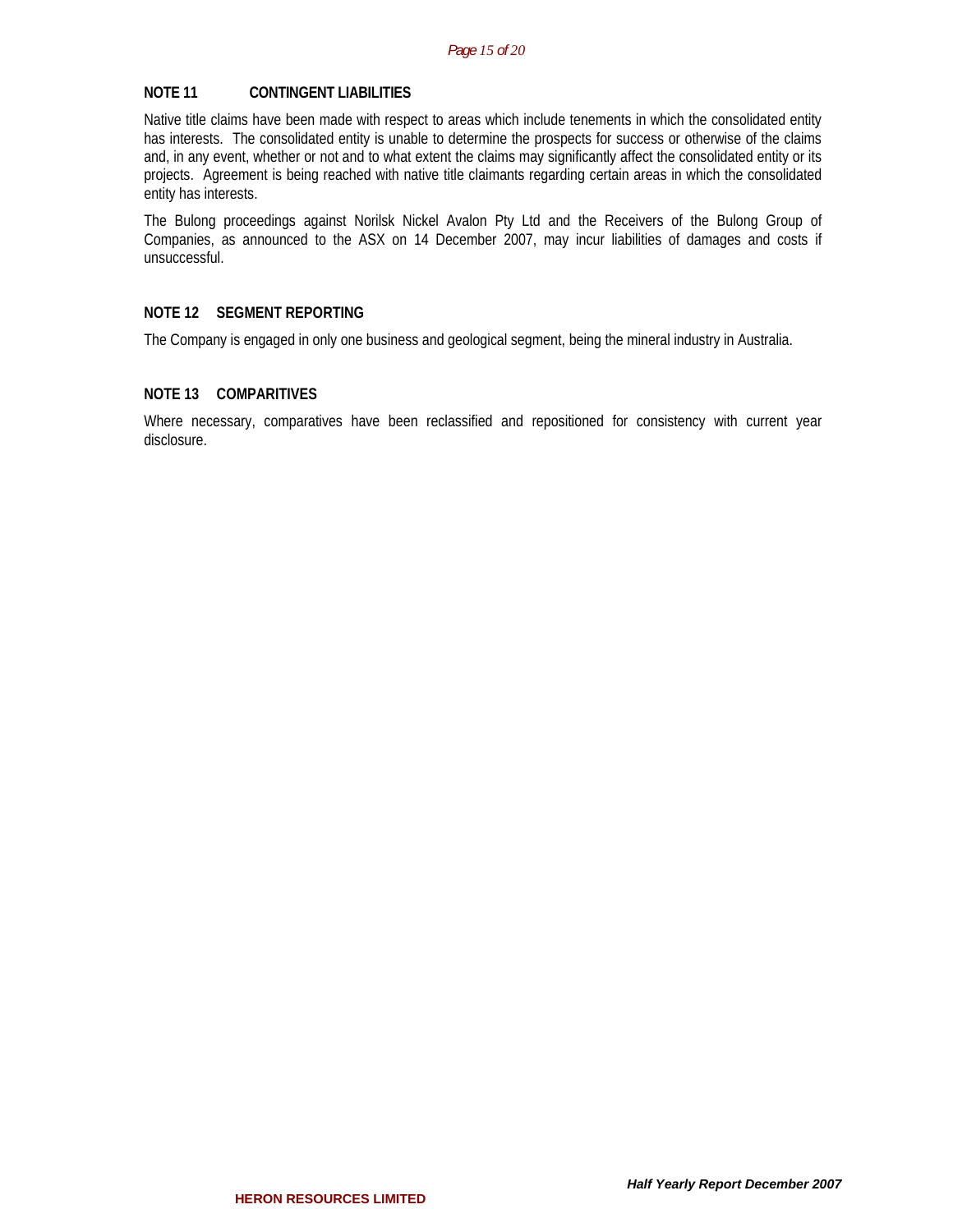#### *Page 16 of 20*

### **DIRECTOR'S DECLARATION**

The Directors declare that:

In the opinion of the Directors:

- 1. the financial statements and associated notes comply with Accounting Standards, the Corporations Regulations 2001 and other mandatory professional reporting requirements;
- 2. the financial statements and associated notes give a true and fair view of the consolidated entity's financial position as at 31 December 2007 and of its performance, as represented by the results of its operations, changes in equity and its cash flows for the half year ended on that date; and
- 3. there are reasonable grounds to believe that Heron Resources Limited will be able to pay its debts as and when they become due and payable.

This declaration is made in accordance with a resolution of the Directors.

Craig Leslie Readhead **Director** 

Date: 12th March 2008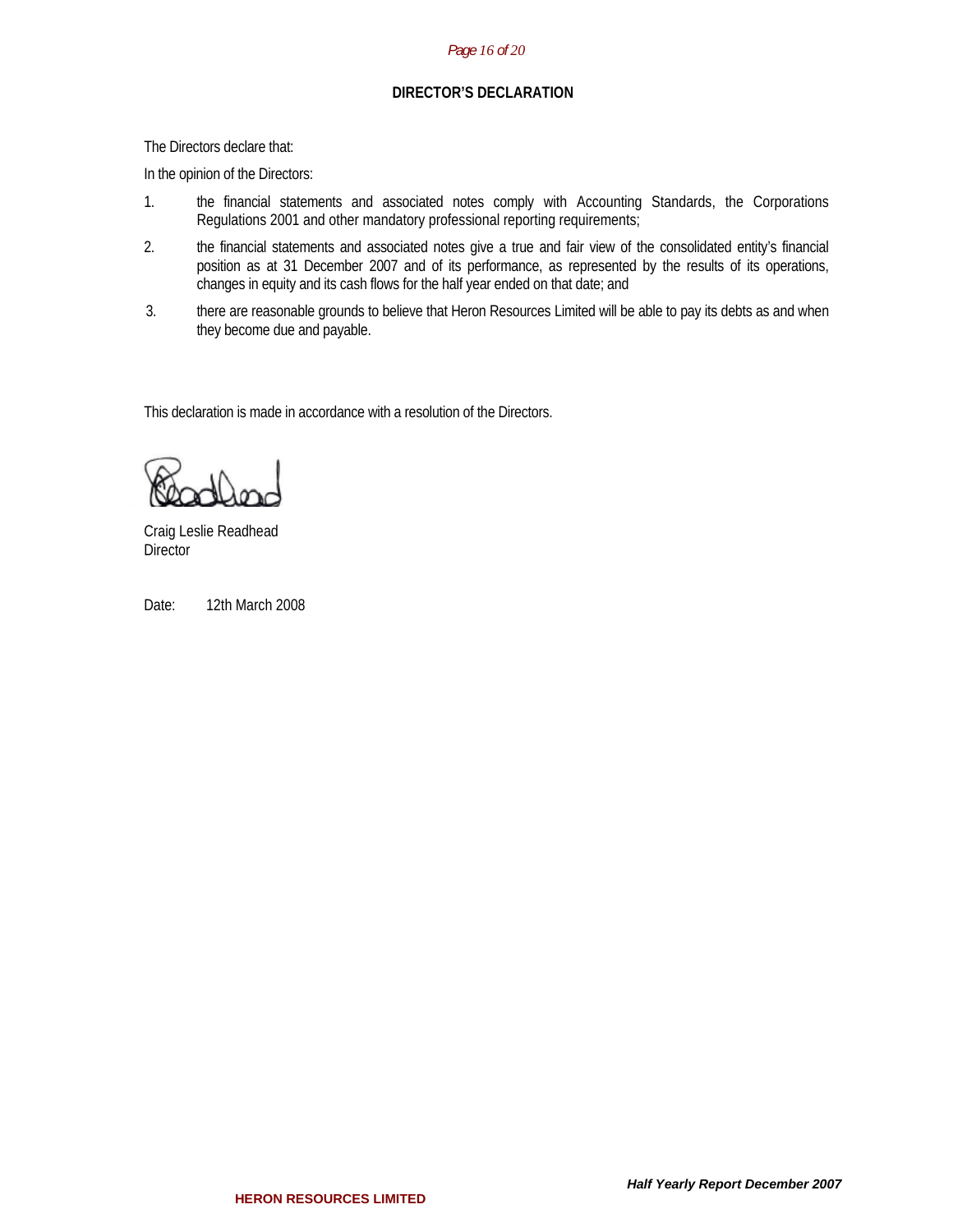# **SHAREHOLDER INFORMATION**

Twenty Largest Shareholder as at 31 December 2007

|                |                                              | <b>Number of Shares</b> | Percentage |
|----------------|----------------------------------------------|-------------------------|------------|
| 1              | Kurana Pty Ltd <sup>1</sup>                  | 34,082,692              | 14.32      |
| $\overline{2}$ | Inco Australia Holdings Pty Ltd <sup>3</sup> | 32,440,651              | 13.63      |
| 3              | BHP Minerals Holdings Pty Ltd <sup>4</sup>   | 29,937,960              | 12.58      |
| 4              | HSBC Custody Nominees Australia Ltd          | 11,327,752              | 4.77       |
| 5              | MBM Corporation Pty Ltd <sup>2</sup>         | 9,767,692               | 4.11       |
| 6              | Chaos Investments Pty Ltd <sup>2</sup>       | 4,746,924               | 2.00       |
| 7              | Hazurn Pty Ltd <sup>1</sup>                  | 4,565,384               | 1.92       |
| 8              | Koltai Holdings Pty Ltd                      | 4,515,679               | 1.90       |
| 9              | JP Morgan Nominees Australia Ltd             | 4,475,949               | 1.88       |
| 10             | National Nominees Ltd                        | 3,674,608               | 1.54       |
| 11             | Central Courthouse Pty Ltd                   | 3,193,476               | 1.34       |
| 12             | <b>Citicorp Nominees Ltd</b>                 | 2,831,201               | 1.19       |
| 13             | Merrill Lynch Australia Nominees Pty Ltd     | 2,539,166               | 1.07       |
| 14             | Buchhorn Ian James <sup>1</sup>              | 2,455,549               | 1.03       |
| 15             | Owvimar Investments Pty Ltd                  | 2,400,000               | 1.01       |
| 16             | Wardle David James <sup>2</sup>              | 2,240,000               | 0.94       |
| 17             | RBC Security Nominees Pty Ltd                | 2,150,000               | 0.90       |
| 18             | <b>Cogent Nominees Ltd</b>                   | 2,069,363               | 0.87       |
| 19             | Kimlex Investments Pty Ltd <sup>2</sup>      | 1,907,692               | 0.80       |
| 20             | Manorina Mining Pty Ltd <sup>1</sup>         | 1,825,992               | 0.77       |
|                | <b>TOTAL</b>                                 | 163, 147, 730           | 68.57      |

Substantial Shareholders including related parties who have notified the Company

|                                                                                           | <b>Shares</b> | Percentage |
|-------------------------------------------------------------------------------------------|---------------|------------|
| <sup>1</sup> I Buchhorn and related parties                                               | 44,457,307    | 18.68      |
| <sup>3</sup> Inco Australia Holdings Pty Ltd                                              | 32,440,651    | 13.63      |
| <sup>4</sup> BHP Minerals Holdings Pty Ltd                                                | 29,937,960    | 12.58      |
| <sup>2</sup> MBM Corporation Pty Ltd and<br>Chaos Investments Pty Ltd and related parties | 20,523,652    | 8.62       |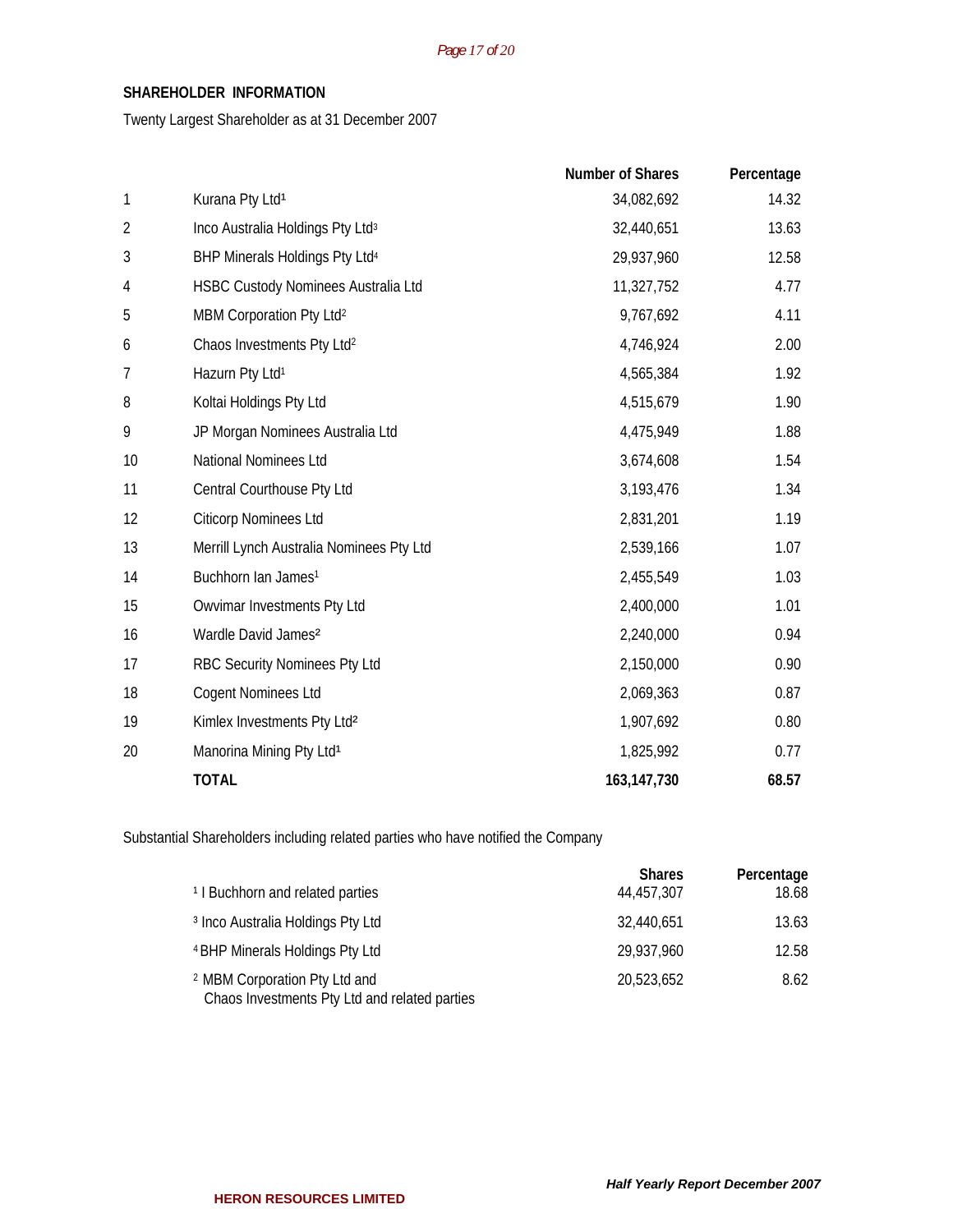# **SHAREHOLDER INFORMATION**

Summary of Option holders as at 31 December 2007

|            |                       | Number of Options | % of Issued<br>Options |
|------------|-----------------------|-------------------|------------------------|
| 1          | <b>Buchhorn P</b>     | 16,000,000        | 30.17                  |
| $\sqrt{2}$ | Longworth NM          | 12,000,000        | 22.63                  |
| 3          | Klug FA               | 4,000,000         | 7.54                   |
| 4          | Reynolds M            | 4,000,000         | 7.54                   |
| 5          | Argonaut Investments  | 2,750,000         | 5.19                   |
| 6          | Hengolo Pty Ltd       | 2,500,000         | 4.71                   |
| 7          | von Perger D          | 2,500,000         | 4.71                   |
| 8          | Hellsten K            | 2,250,000         | 4.24                   |
| 9          | Dennis S              | 2,250,000         | 4.24                   |
| 10         | Calvert S             | 2,200,000         | 4.15                   |
| 11         | von Perger J          | 500,000           | 0.94                   |
| 12         | Millard A             | 500,000           | 0.94                   |
| 13         | Mat Mining Pty Ltd    | 500,000           | 0.94                   |
| 14         | Andinach A            | 250,000           | 0.47                   |
| 15         | <b>Browning T</b>     | 100,000           | 0.19                   |
| 16         | <b>Briant J</b>       | 100,000           | 0.19                   |
| 17         | Jones S               | 100,000           | 0.19                   |
| 18         | Horan B               | 100,000           | 0.19                   |
| 19         | Haslam M              | 100,000           | 0.19                   |
| 20         | Robertson B           | 100,000           | 0.19                   |
| 21         | Le Shay Chong         | 50,000            | 0.09                   |
| 22         | Hui Kei Man           | 50,000            | 0.09                   |
| 23         | Priestley J           | 50,000            | 0.09                   |
| 24         | Maithilee Shirgaonkar | 25,000            | 0.06                   |
| 25         | Purcell V             | 25,000            | 0.06                   |
| 26         | Purcell P             | 25,000            | 0.06                   |
|            | <b>TOTAL</b>          | 53,025,000        | 100.00                 |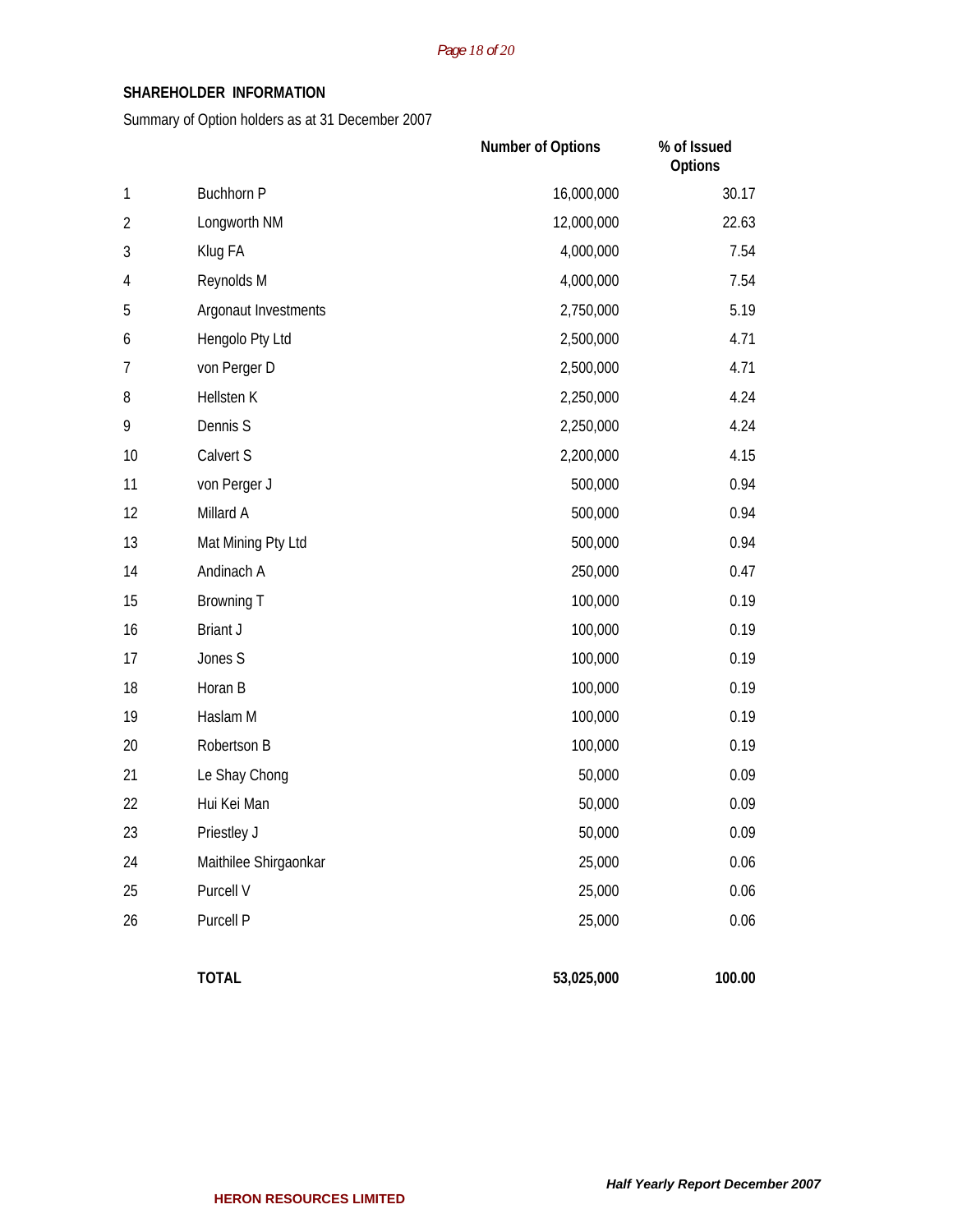# **INDEPENDENT REVIEW REPORT** TO THE MEMBERS OF HERON RESOURCES LIMITED

# **Scope**

We have reviewed the accompanying financial report of the Heron Resources Limited Group (the consolidated entity) which comprises the balance sheet as at 31 December 2007, and the income statement, statement of changes in equity and cash flow statement for the half year ended on that date, a statement of accounting policies, other selected explanatory notes and the directors' declaration. The consolidated entity comprises both Heron Resources Limited (the company) and the entities it controlled during the half year.

# Directors' Responsibility for the Half Year Financial Report

The directors are responsible for the preparation and fair presentation of the half year financial report in accordance with Australian Accounting Standards (including the Australian Accounting Interpretations) and the Corporations Act 2001. This responsibility includes establishing and maintaining internal control relevant to the preparation and fair presentation of the half year financial report that is free from material misstatement, whether due to fraud or error; selecting and applying appropriate accounting policies; and making accounting estimates that are reasonable in the circumstances.

# **Auditor's Responsibility**

Our responsibility is to express a conclusion on the half year financial report based on our review. We conducted our review in accordance with the Auditing Standard on Review Engagements ASRE 2410 Review of an Interim Financial Report Performed by the Independent Auditor of the Entity, in order to state whether, on the basis of the procedures described, we have become aware of any matter that makes us believe that the financial report is not in accordance with the Corporations Act 2001 including: giving a true and fair view of the consolidated entity's financial position as at 31 December 2007 and its performance for the half year ended on that date; and complying with Accounting Standard AASB 134 Interim Financial Reporting and the Corporations Regulations 2001. As the auditor of Heron Resources Limited, ASRE 2410 requires that we comply with the ethical requirements relevant to the audit of the annual report.

A review of a half year financial report consists of making enquiries, primarily of persons responsible for financial and accounting matters, and applying analytical and other review procedures. A review is substantially less in scope than an audit conducted in accordance with Australian Auditing Standards and consequently does not enable us to obtain the assurance that we would become aware of all significant matters that might be identified in an audit. Accordingly, we do not express an audit opinion.



# **UTLER SETTINE**

Unit 16, First Floor Spectrum Offices 100 Railway Road (Cnr Hay Street) Subiaco WA 6008

**Locked Bag 18** Subiaco WA 6904 **Australia** 

Phone: (08) 6389 5222 Fax: (08) 6389 5255 Email: mail@butlersettineri.com.au

Directors: **Colin Butler FCA Paul Chabrel FCA Lucy Gardner** 

CA

**Butler Settineri (Audit) Pty Ltd** A.C.N. 112 942 373 Registered Company Auditor Number 289109 Liability limited by a scheme approved under Professional Standards Legislation